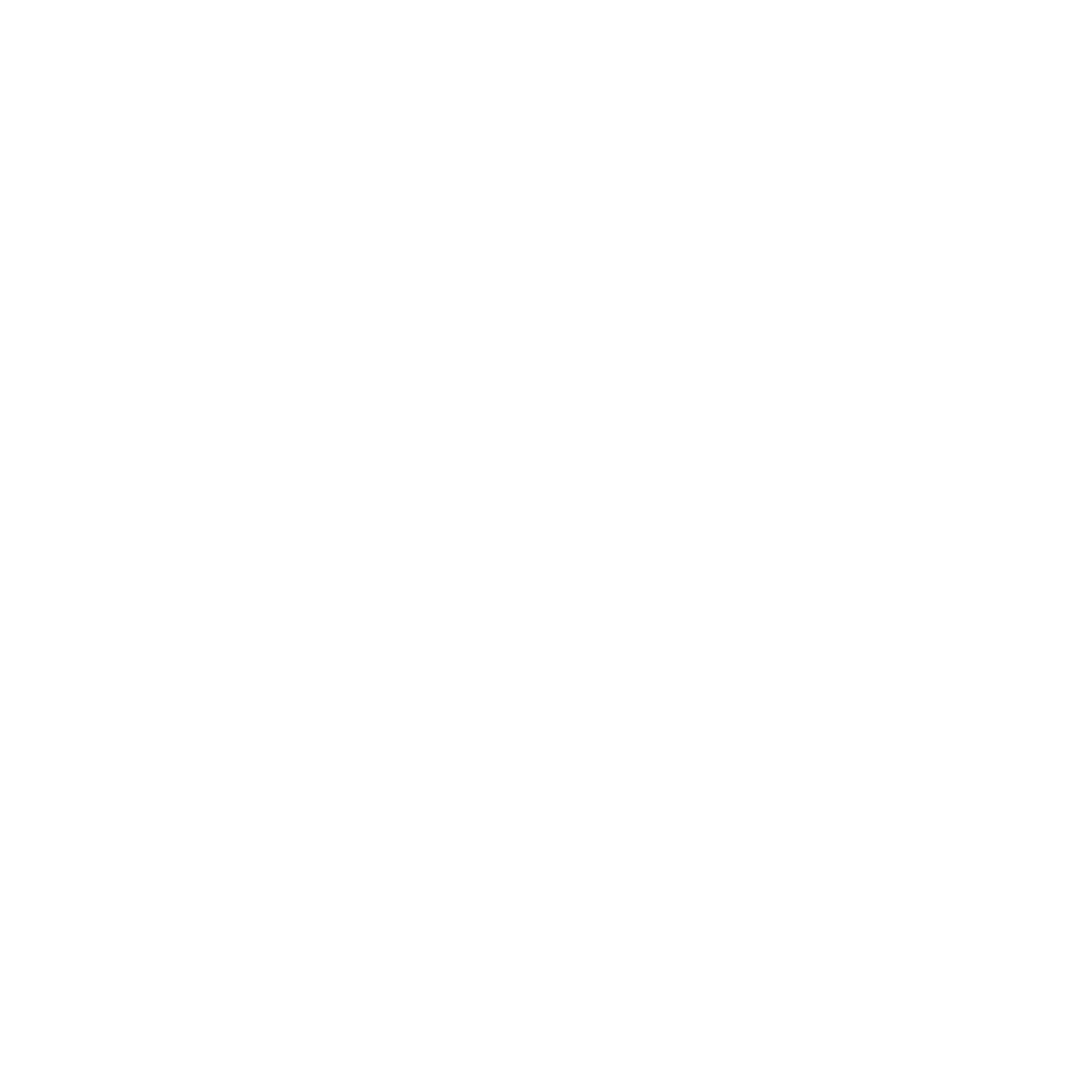# HANDING ON THE FAITH IN A TERESIAN SCHOOL

# A. General Framework



# **RATIONALE**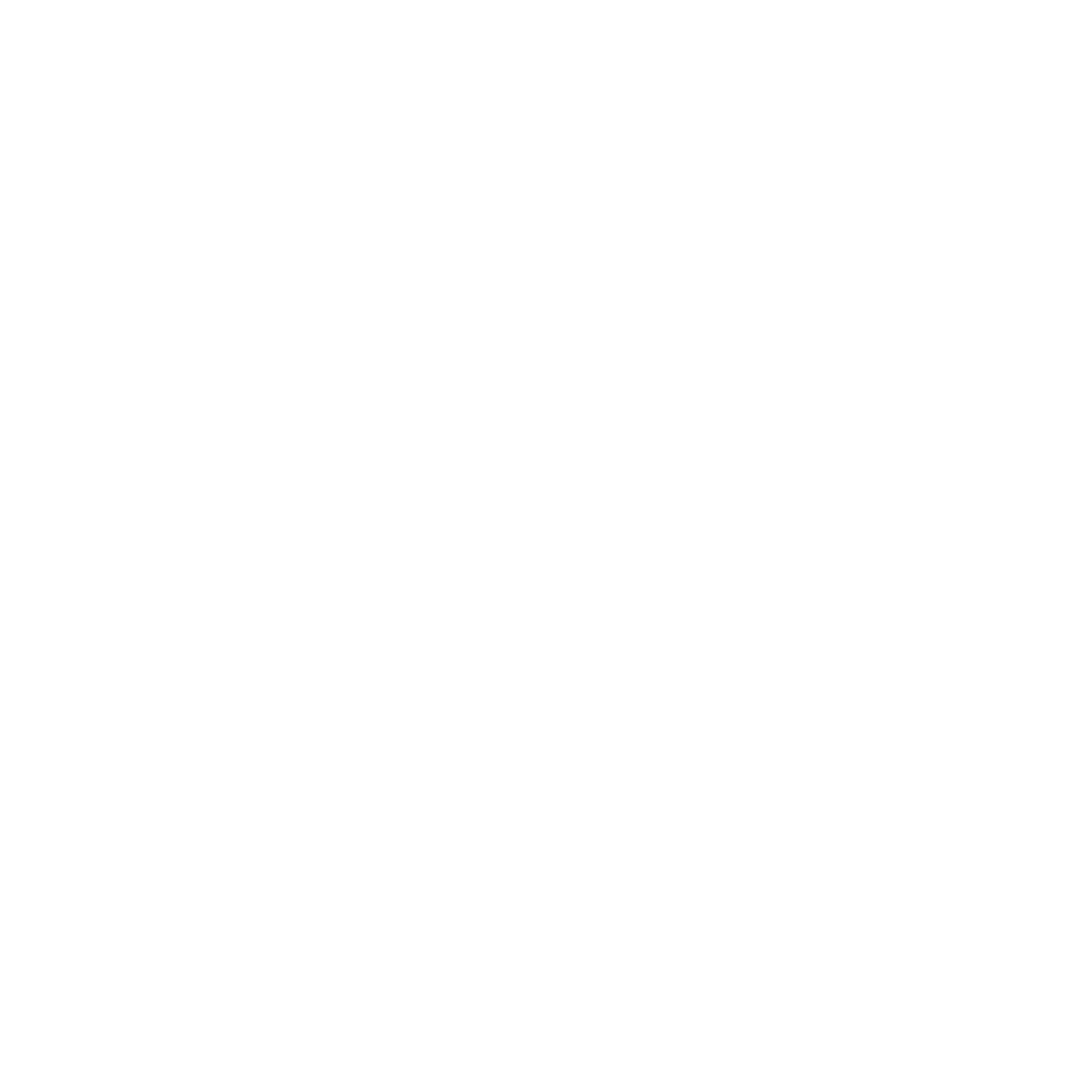# **RATIONALE**

We are drawing up this document conscious of echoes reverberating from the Teresian Association Plenary Assembly<sup>1</sup>, urging us to renew our commitment to handing on the faith, taking into account both the prophetic intuition of our Teresian roots and the times we live in. As a starting point we take a paragraph of that Assembly's working document<sup>2</sup>.

*"We live in a world of deep inequality and increasing exclusion, of uncertainty and quest for meaning, of a fragility that affects individuals, social institutions and the very planet itself. But it is also a world where new possibilities are opening up, offering opportunities and encouragement to all who wish to commit themselves to developing an alternative form of globalisation (...)*

*To live and share the Gospel in today's world invites us to a new way of being Christians: people who can build together in a pluralist society, who can hold onto certainty and tolerate doubt, who can express their faith in terms that address the deepest and most universal human experiences, and who seek, alongside others, a more just and inclusive society, open to the transcendent and interdependent in solidarity. (...)*

*To stand in solidarity with those who are disadvantaged and excluded has always been an essential responsibility for those committed to announcing the Good News of Christ, and it is even more so today."*

These attitudes fly in the face of many dominant features of our culture, ones that have increasingly taken root in today's children and teenagers: materialistic and superficial, possessive and individualistic, consumerist and morally relativist. In the face of this it is pertinent to ask: can we hand on the Christian faith in this cultural context? And if so, how can we do this today in a Teresian school?

This document seeks in some cases to confirm, and in others to redirect, the mission of handing on the faith to which we are committed. The subtitle, Framework Document for Faith Development and Social Outreach, is intentionally chosen. In it we wish to clearly state that in our Plan for Faith Development it is important to link up two aspects of the Christian experience in a meaningful way. The first is the experience of meeting the Lord, the Friend always at our side, who draws out our best selves. The second is living out love and service towards our brothers and sisters, being close to and helping the weakest, in a spirit of solidarity, social outreach and transformative action.

<sup>1.-</sup> Plenary Assembly. Los Negrales, Madrid, Spain. July 2006.

<sup>2.-</sup> Working Document, TA Plenary Assembly, July 2006, pp 5,6.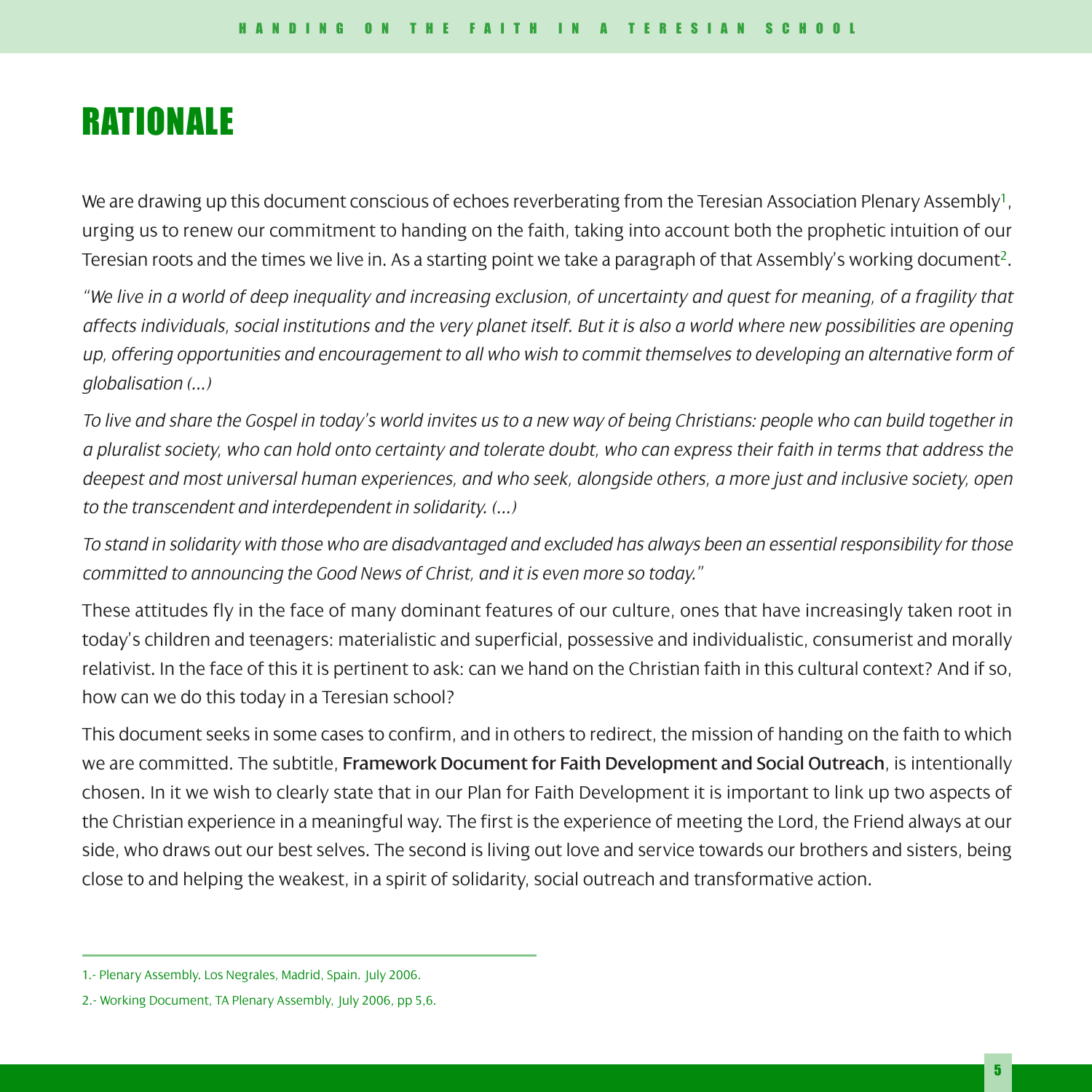We need to start over again in this effort, moving beyond tiredness, routine and the obstacles that prevent us from fully living our mission. Now is the moment to listen to the call to *"Go out and tell the Good News"*.

It is for these pupils and students in our schools today that God has given us our teaching vocation.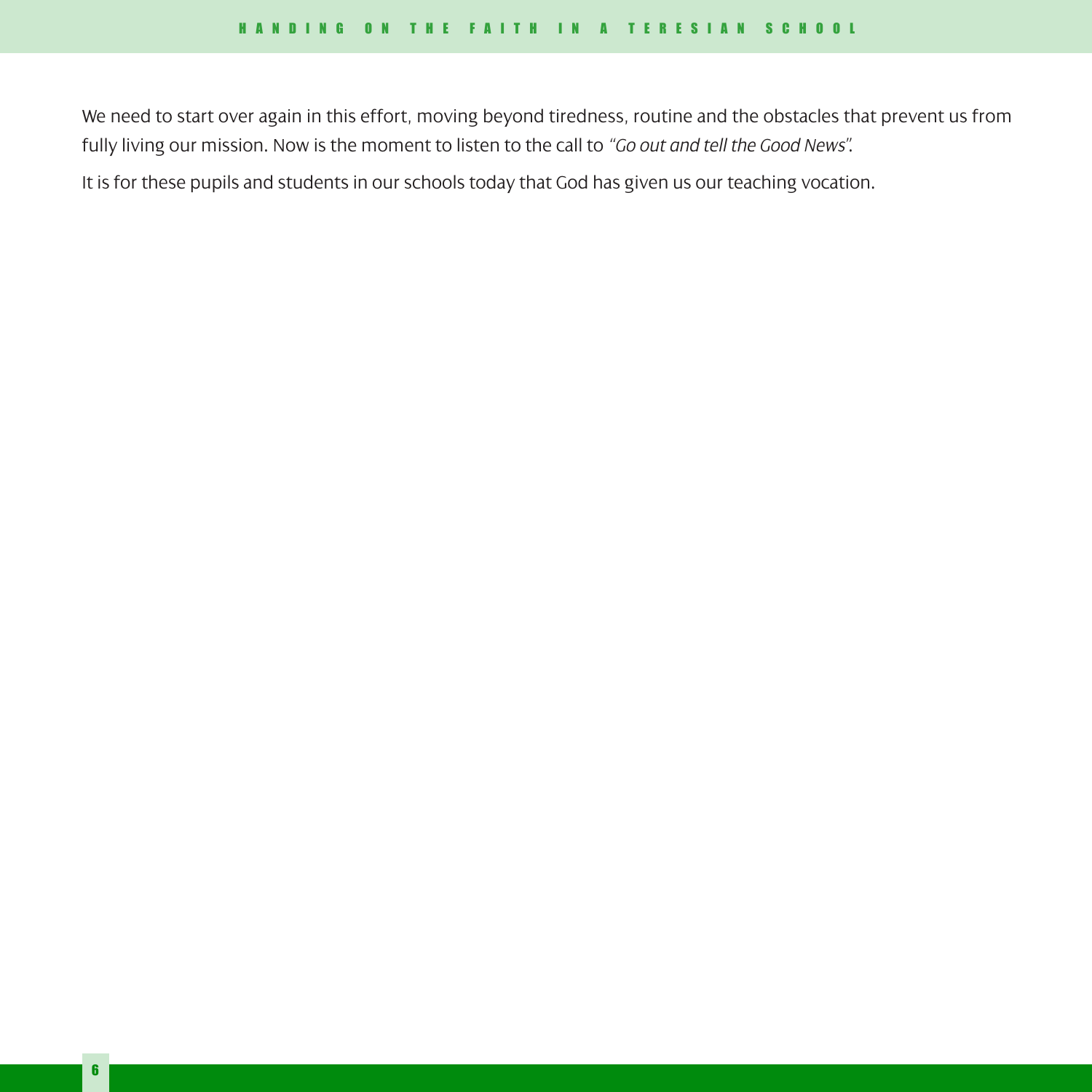# HANDING ON THE FAITH IN A TERESIAN SCHOOL

# A. General Framework

I.



# ETHOS AND IDENTIY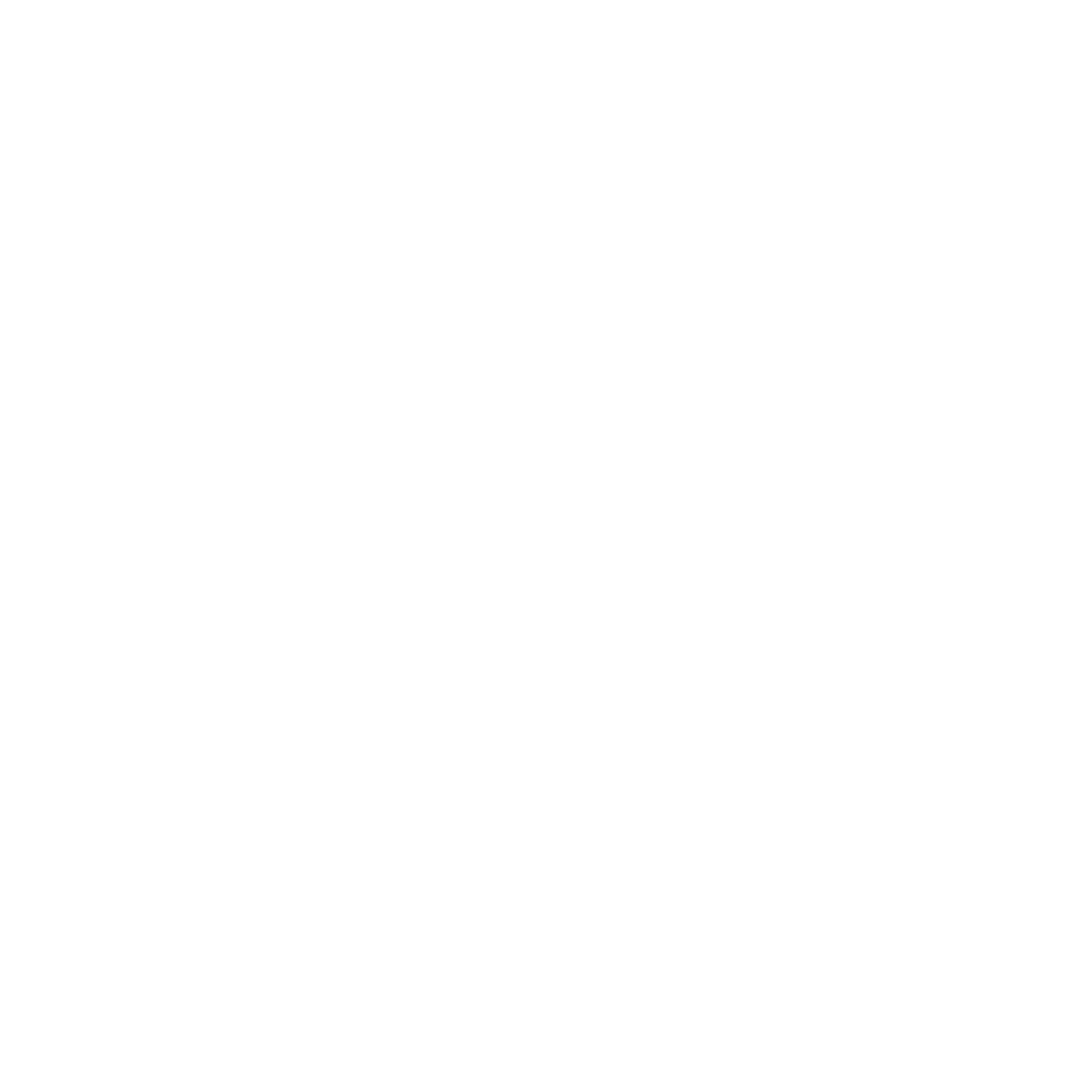# I. ETHOS AND IDENTITY

This Plan of Faith development and Social Outreach follows from the document Identity and Mission of the Educational Centres of the Teresian Association. As expressed there, the educational ethos of these centres has an axis running through everything: to educate in a Christian way, and to express this in practical action, linking the academic dimension with the Christian dimension of handing on the faith.

Teresian schools aim to produce deeply human people, agents for transforming society, through the educational style and spiritual approach of Poveda. God-become-human in Jesus inspires our presence in the school, the choices we make, the actions we promote, and the interaction we encourage with society.

We see Catholic Christian education as a whole of many components:

- an awareness of being Church,
- an anthropology of Christian inspiration which approaches education as a whole process,
- an educational climate where all students are welcomed and integrated, especially the disadvantaged.

#### This education

- prioritises religion, spirituality and values,
- affords time and place for encountering oneself and others,
- offers a faith-view of contemporary life, along with education in social and civic responsibility,
- refers explicitly to the Gospel at opportune moments,
- provides spiritual experience,
- encourages volunteer programmes,
- fosters a spirit of solidarity.

We believe that the reference to Jesus Christ brings to education a horizon of meaning for human life, and moral criteria for living together in society. From this basic reference we offer the educational approach of Teresian schools: a Christian-style education, a humanising education, an education for citizenship, and an education appropriate to its social context.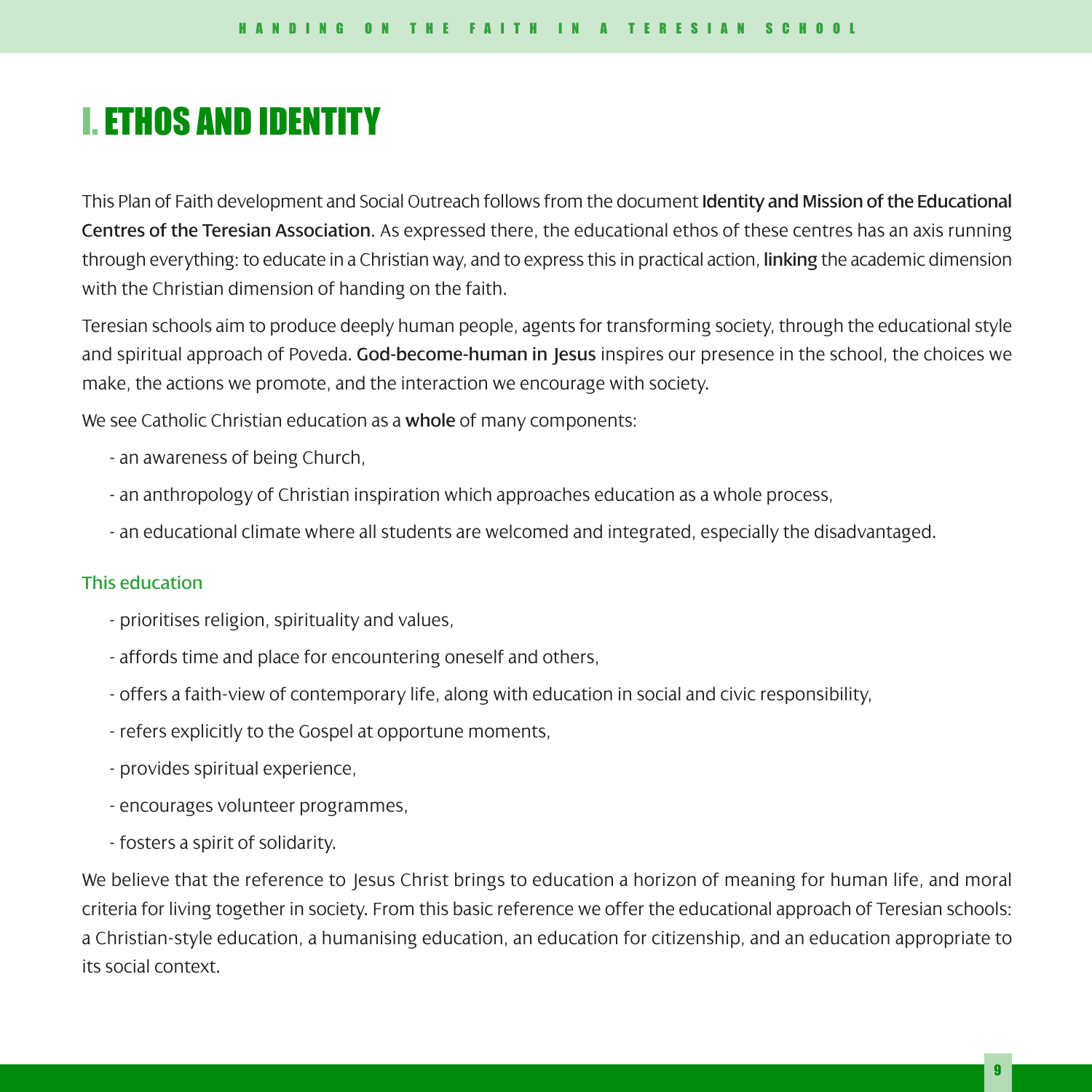From a Christian perspective we consider it vital to shape persons who take active part in society, who are committed to the human rights of all people, who are sensitive to ecology, able to critically analyse, open to dialogue and cooperation.

In the face of prevailing relativism- while appreciating the minimum morality demanded of all – our plan offers those values which, based on faith in Jesus Christ, make full sense today. We aim to educate free people, believers, with criteria for guiding their lives; who know how to choose *being* over *having*, solidarity over individualism, respect over intolerance, cooperation over competition, critical awareness over passivity, effort over indifference; persons who respect diversity and are prepared for intercultural and inter-faith dialogue.

Love, in its different guises, is the perennial sap of our educational approach, with its plan of faith development and social outreach. We affirm the absolute value of each person, who is capable of loving and being loved, the respect he/she deserves, the transforming power of love, the duty to serve and help each needy person, preference for the weaker, the defence of each one's rights, involvement in changing society for the better.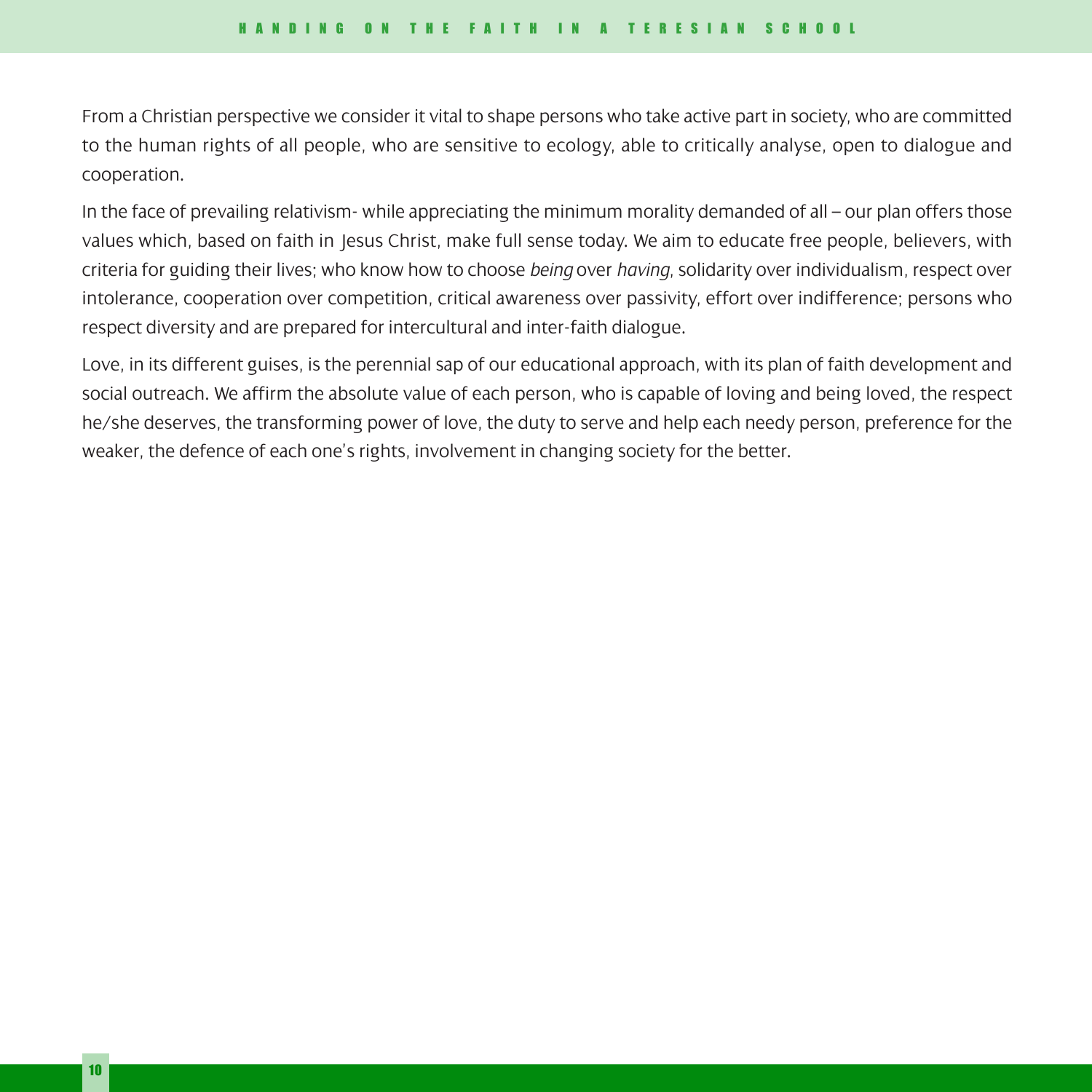# HANDING ON THE FAITH IN A TERESIAN SCHOOL

# A. General Framework

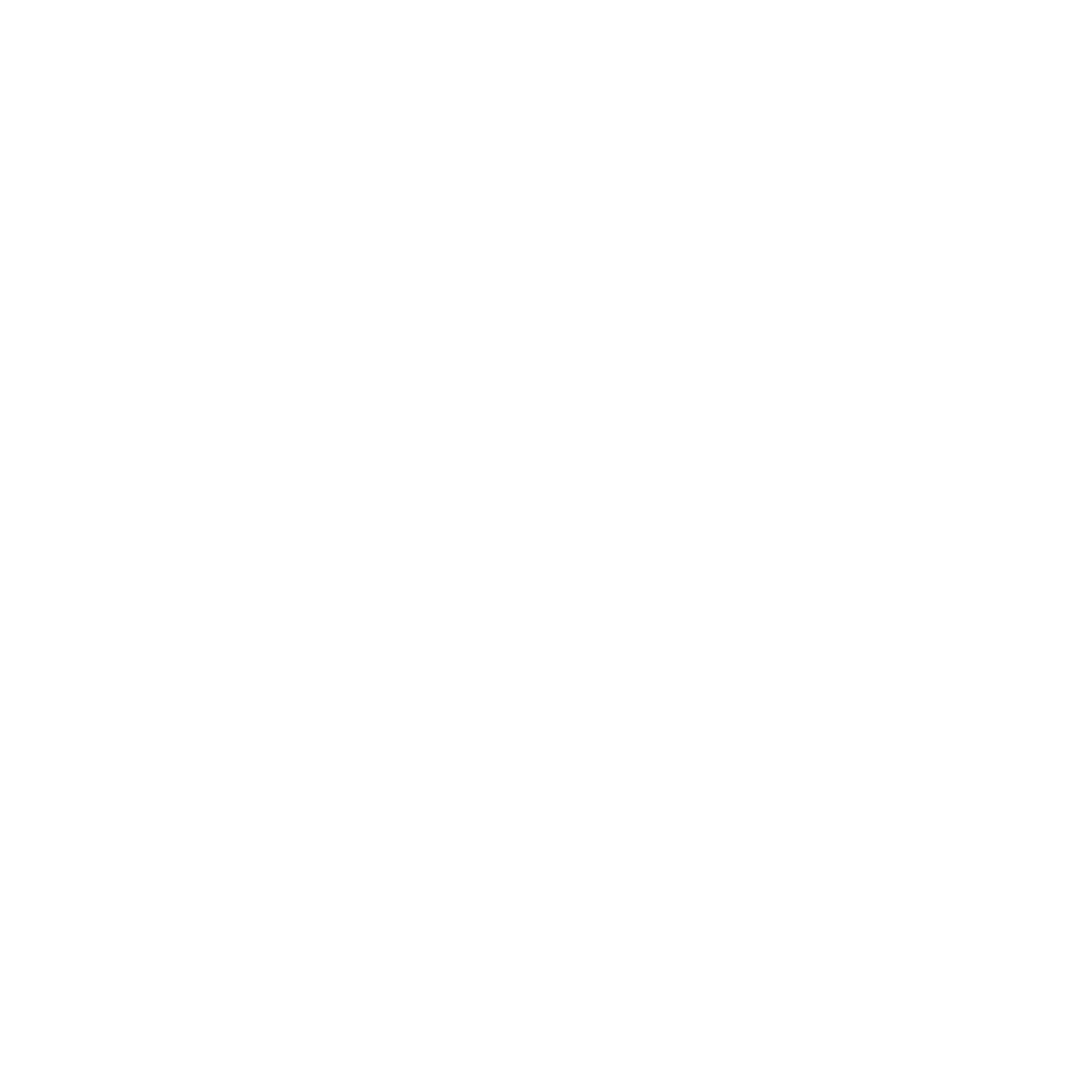# II. CONTEXT OF THE STUDENTS

If we look *with both eye and heart* at today's students we can see that they experience a degree of difficulty and emptiness, but also reveal many positive features to inspire our approach to faith development.

Our children, teenagers and young adults are submerged in a consumerist, materialistic society. Needs are endlessly created, and possessive individualism is on the rise. The alienating effects of this culture make it essential that we develop persons who strive to be autonomous, who continue to grow inwardly and who become socially committed.

On the other hand post-modern youth culture reaffirms the desire to be oneself, and encourages young people to give expression to their personal experience. Despite some of its negative aspects (self-centred, self-sufficient, and overly subjective) the need to be oneself nonetheless presents **educational moments** for handing on the faith.

### Such moments arise

- when we attend to the student's personal fulfilment, respecting his/her dignity and uniqueness,
- when we recognise the values and limitations of each one, using the goal of self-fulfilment as a force for good,
- when we cultivate the affective dimension, the feelings and emotions which faith should generate in our lives.

If we appreciate the value of lived experienced we can create many scenarios for handing on the faith to students: the encounter with self and with others, friendship, cooperation, doing a specific service locally or elsewhere, awareness of current affairs and developing a faith view of that reality. Students' desire for experience encourages us to create faith-based social events, and Christian groups which encourage spiritual life, celebrations and a Christian dimension. Groups such as Youth ACIT, (the TA youth movement), solidarity groups, sacramental preparation groups and others are geared towards this.

We are convinced that the family is all-important in handing on faith. At the present time we can see a certain emptiness in many children when it comes to understanding and living out a faith dimension. They have had little Christian initiation in their families, due to the busyness or indifference of their parents.

Encouraging faith in a pastoral way in the classroom can be very difficult today because of different mentalities and beliefs in families, with their repercussions on students. Family problems, especially break-ups, also leave their mark on children, situations which always need delicate handling, respect and affective support. Apparently an obstacle, all of this may nonetheless be seen as a challenge and motivation for encouraging a faith approach, since if some children do not get this at school they will never receive it anywhere else.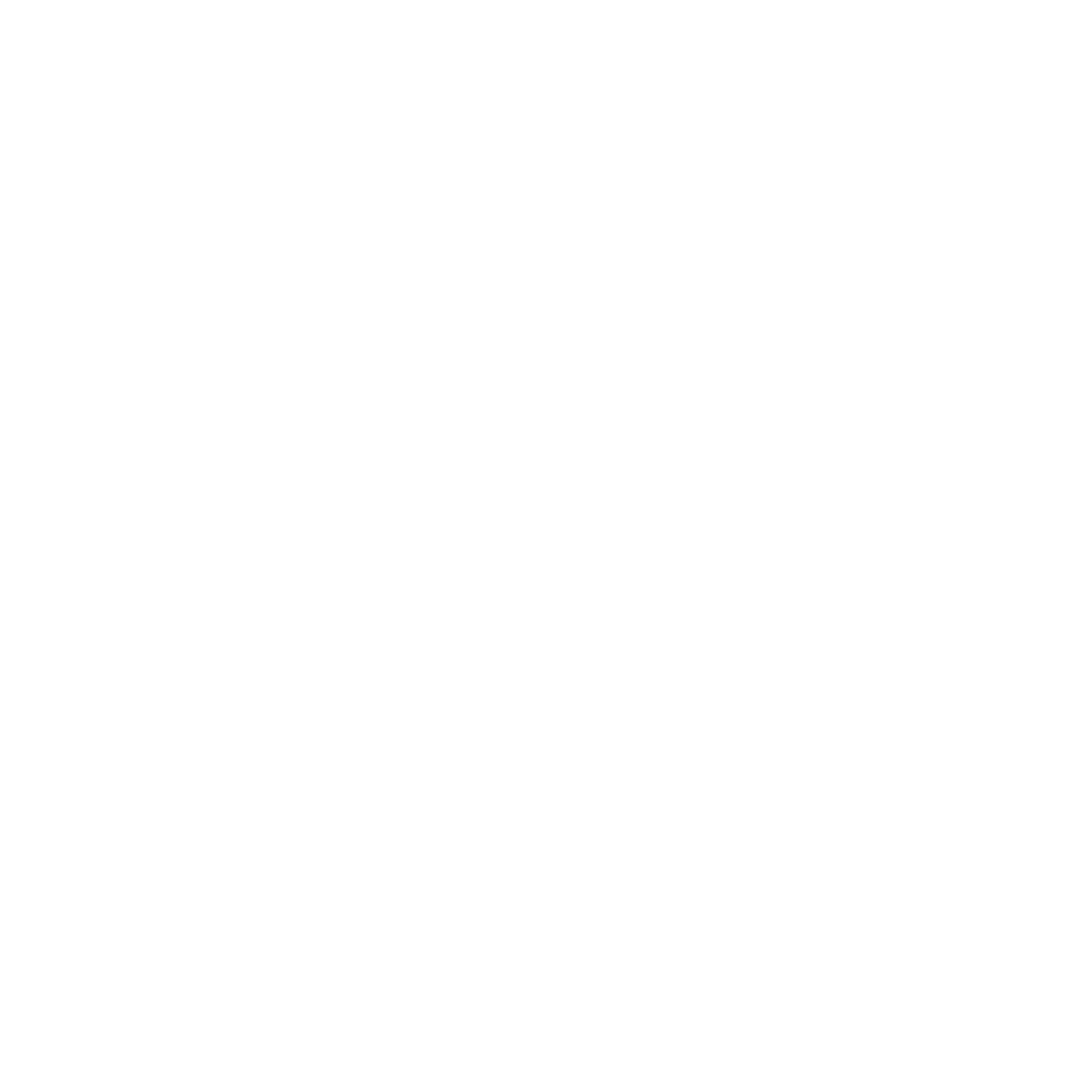HANDING ON THE FAITH IN A TERESIAN SCHOOL

# A. General Framework



# III. POVEDAN EDUCATIONAL THEORY IN FAITH DEVELOPMENT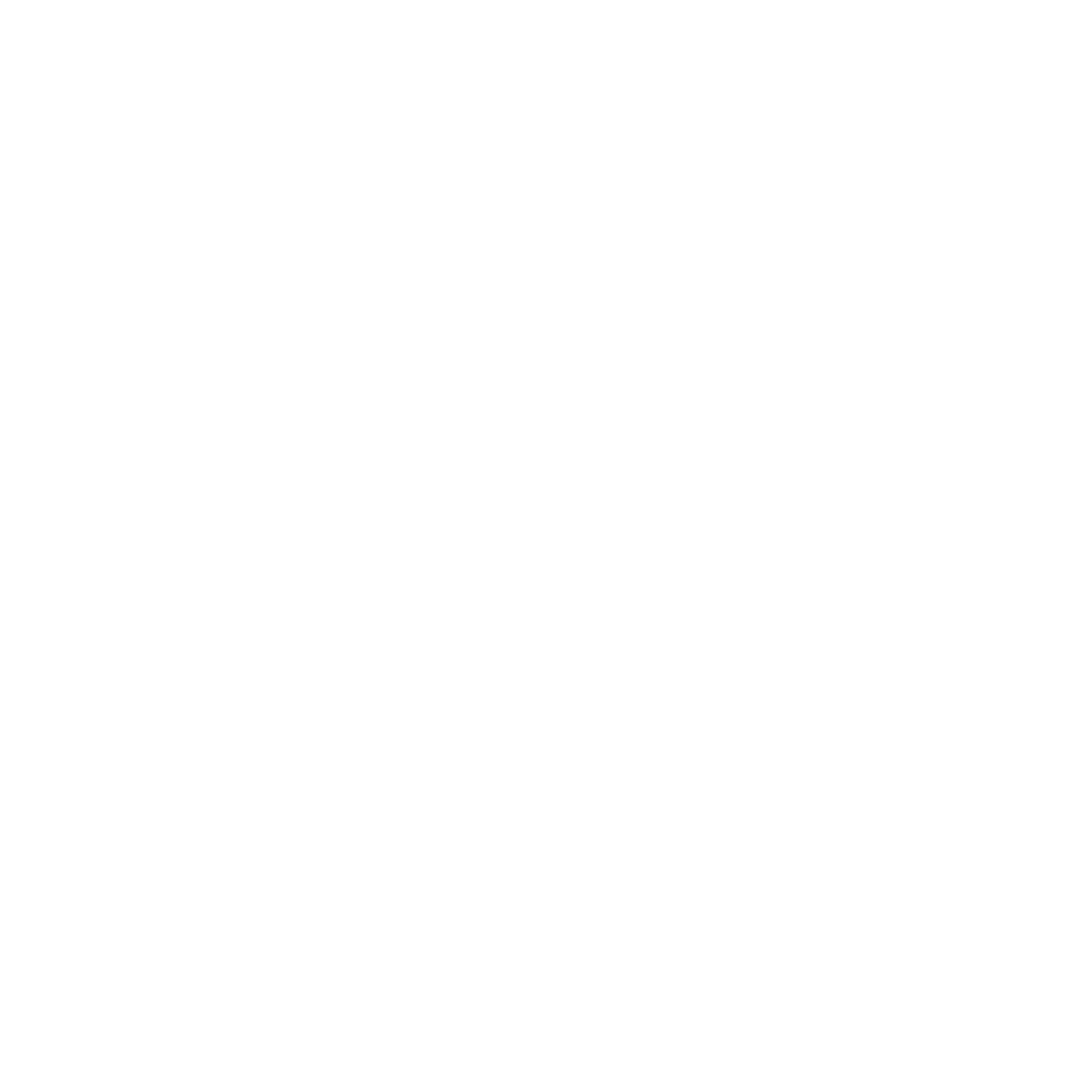# III. POVEDAN EDUCATIONAL THEORY IN FAITH DEVELOPMENT

The typical features of Povedan education must always guide the work of handing on the faith, whether in pastoral action in the classroom, at personal level, in Christian groups, or in solidarity groups. Educators will, to borrow Poveda's words,

- Be aware of the fundamental nature of our mission and its demands: *"To bear much good fruit your mission must be built on faith, and on its companion virtue, a willingness to put the other(s) first."*

- Be convinced that each person has good qualities in him/herself that we can foster as educators by creating the right conditions. Students who may seem shallow nonetheless possess *"real treasures"* within, and *"each one must be helped to give the very best of him or herself."*

- Know each student well enough through observation and talking to them. *"If you are to educate you must know your student well; otherwise even the best approach will not bring results."*

- Watch for the moments that daily life constantly offers. *"Each person has a good side that will emerge if you can touch it, a memory you may evoke to positive effect. You can also adopt an attitude that of itself helps elicit a good reaction. Have you tried all of these?"*

- Inspire an essential respect: *"Avoid starting out by making demands on your students, but rather by giving fully of yourself; do not be dependent on their response." "When the student feels that she is cared for, that her affairs are of concern, that her progress matters to someone, she will be open to teaching, advice and correction."*

- Realise the educational value of your own life-witness: "*Your example is what your students most readily pick up. If you are everything you should be, they too will become as you want them to be."*

- *Cooperate with others, combining efforts.* These words express a vision of coordinated educational and pastoral action within each school, and within the network of Teresian schools, so that the best experiences can be shared and enrich many.

- Recall how the *early Christians* affected their society. This is a fundamental reference for the Teresian Association. Pedro Poveda admired the quality of presence, the attitudes and behaviour of those early followers of Jesus. He especially highlights the unity and mutual love they lived out in those first Christian faith communities, the way they shared in a spirit of solidarity with the most needy. All of these were for their contemporaries the most eloquent sign of God's presence.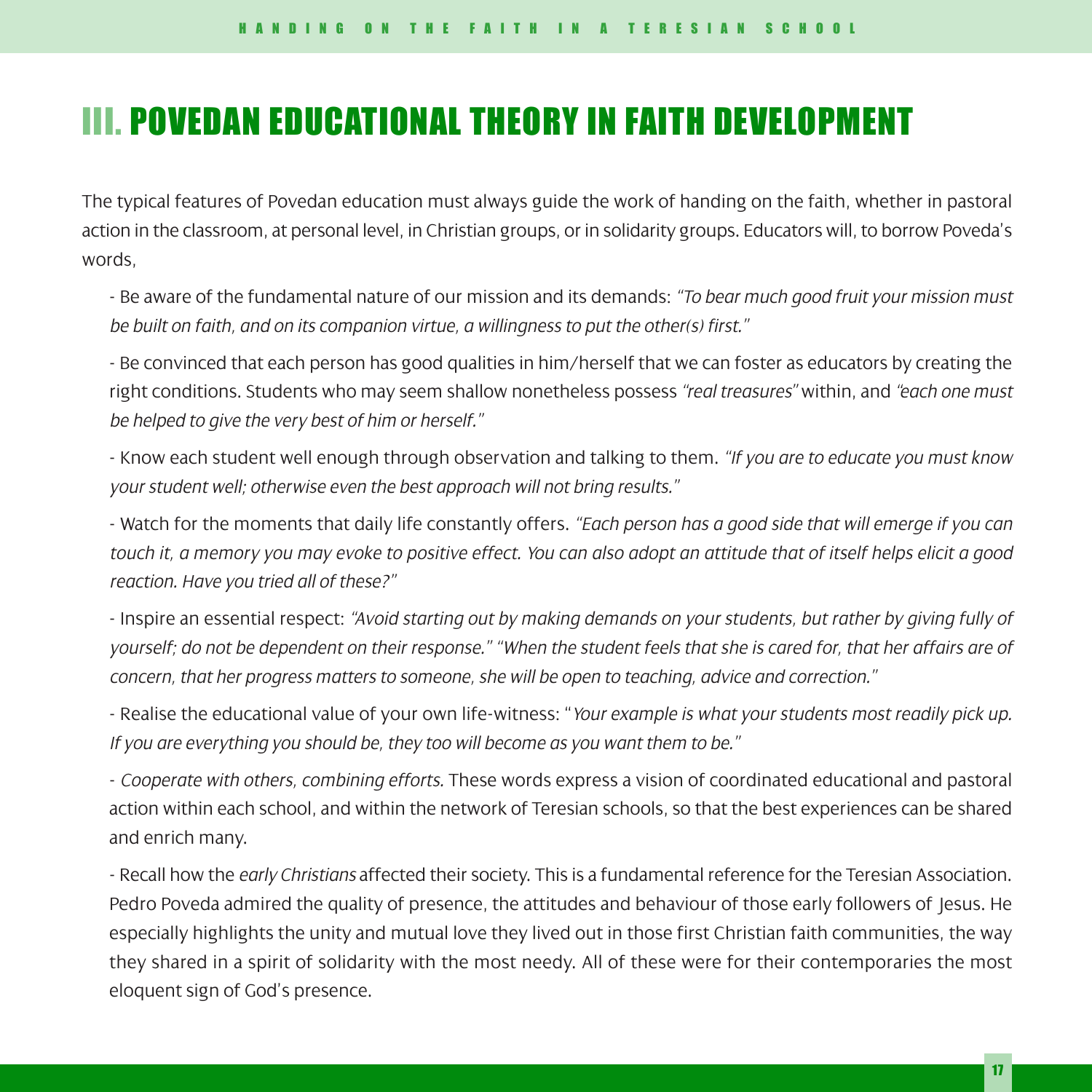Povedan education has to be especially meaningful through pastoral action, giving attention to specific students, taking into account his/her age, personal history, mind set, ability to relate, ways of thinking and feeling. At all times one should keep in mind three characteristics of effective relationships with regard to faith development: *the affective dimension*, which helps the student to savour spiritual experience, *enjoyment*, needed for living the process, and a *group dimension*, for communicating with each other, where activities happen and questioning can be shared.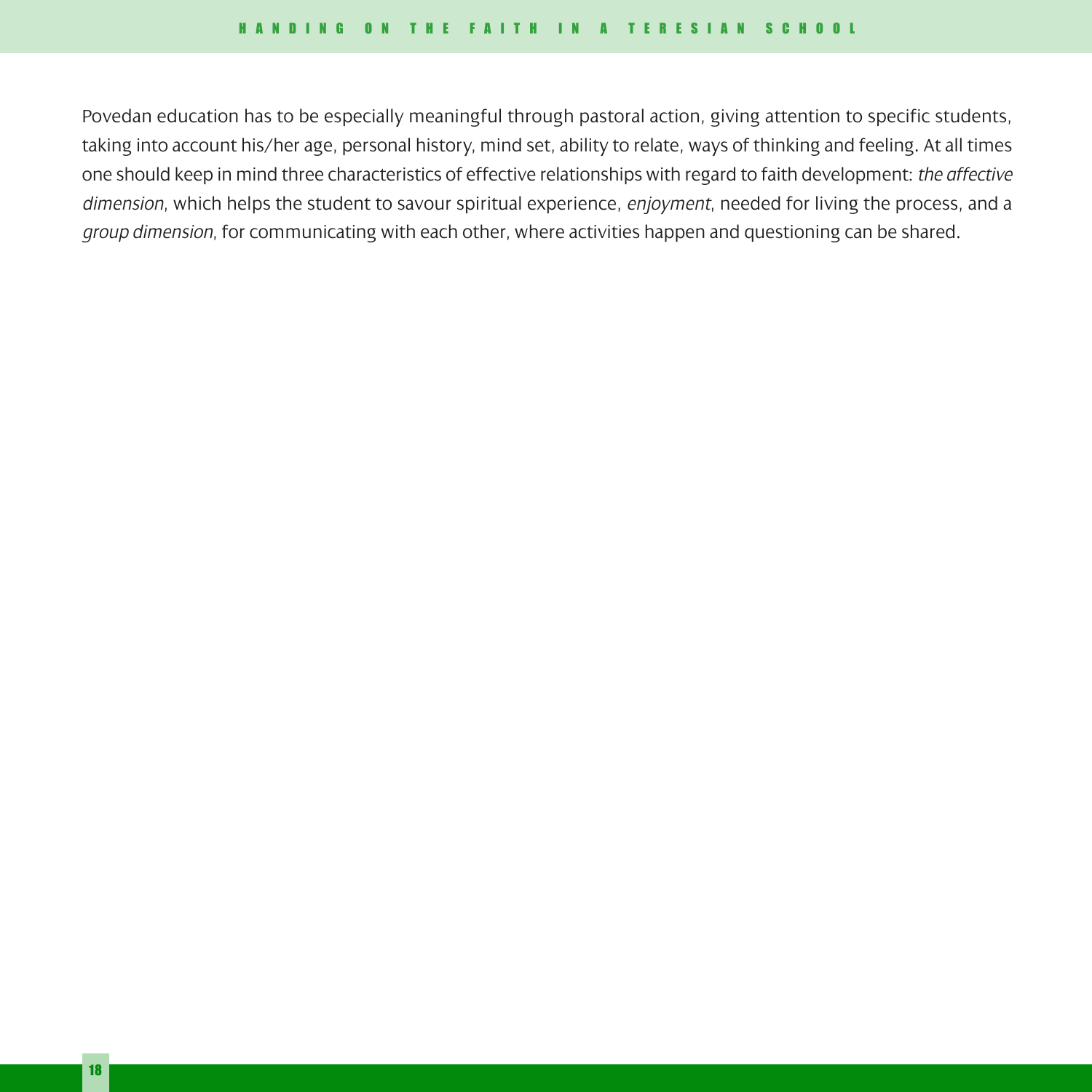# HANDING ON THE FAITH IN A TERESIAN SCHOOL

# A. General Framework



# IV. SHARED MEANINGS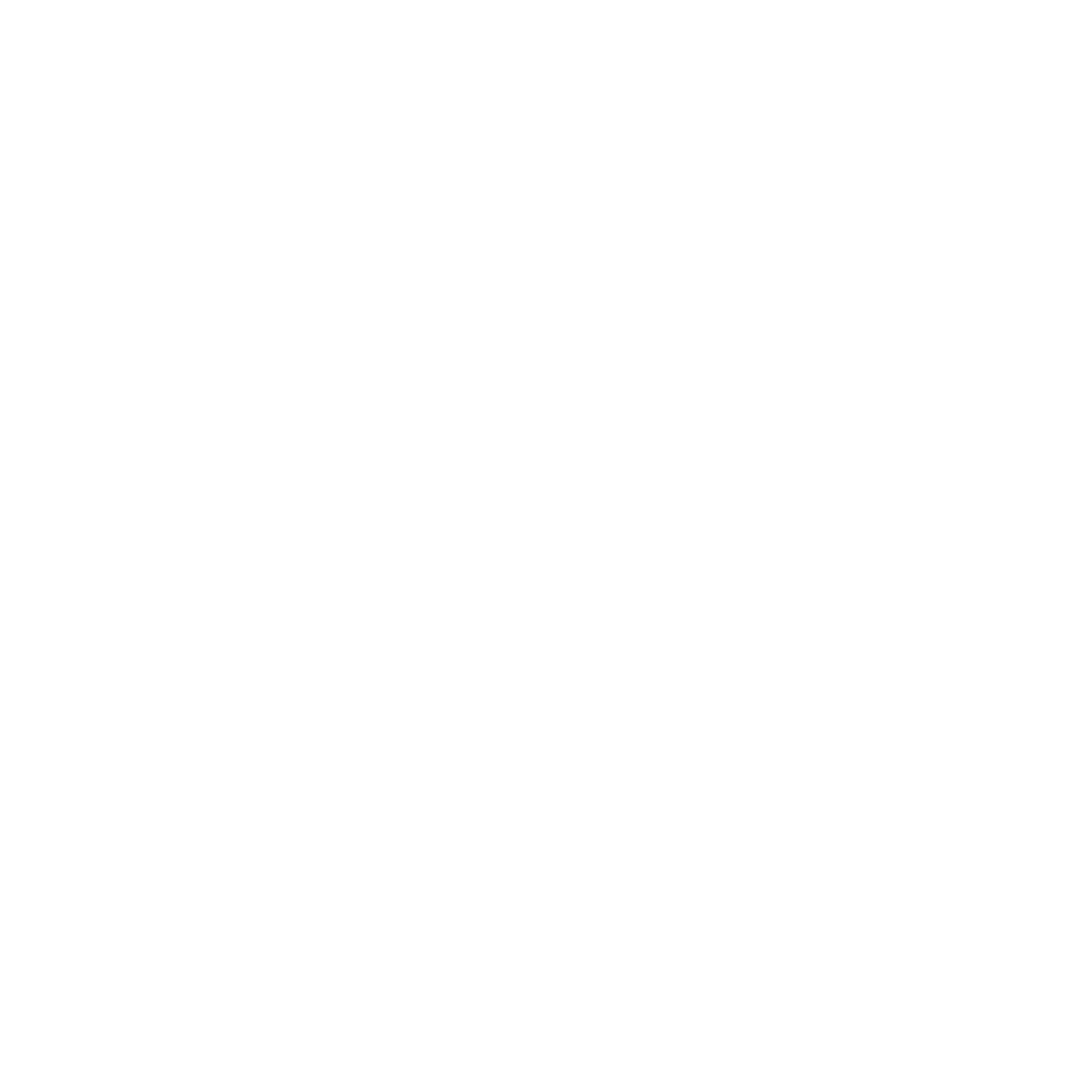# IV. SHARED MEANINGS

There are many basic values shared by all teachers in our Teresian schools, values which, in one way or another, are promoted across all areas and in all school activities:

- Priority care for *the individual person with his/her gifts and limitations*. The theory and practice in our schools, whether for general or for faith education, starts from an understanding of the human person as a rich, complex reality, in a process of growth. It places us before each student with realism, understanding and hope.

- *The positive belief that the human person can arrive at the fullness of personhood.* This process of *becoming* requires much support for students, patiently offered and without pressure for immediate results. They need teachers that never tire of offering educational moments, moral criteria, stimulation, opportunities, a certain closeness and *one to one contact* in the process. All of this in the awareness that the task is to form persons able to take their own life seriously, conscious of their own dignity, autonomous, with moral integrity, able to love, to give freely and be socially responsible.

- *Reference to Jesus Christ* as compass and guide to our educational approach, because in Him the human person finds light by which to understand him/herself, orient their life, and commit themselves to others. He is Jesus, the Friend, with a human face and feelings, who expresses through His life God's plan for humanity, who speaks tenderly to us of God, inviting us to approach Him with trust.

- Awareness of *belonging to the Church*, the People of God, a reality conditioned by ourselves, the people who compose it; a Church that brings us the Good News of the Gospel, teaching that all human beings are brothers and sisters, and encouraging the ecumenical dimension; a Church which works for human rights, a requirement of our commitment to build God's Kingdom in human history.

- *Social outreach* as a consequence of Christian faith, shown in different ways: seeing society with eyes of faith, letting ourselves to be challenged by it, listening to the needs and pain of people, radically changing self-centred attitudes and behaviour. Our goal is to change students' indifference into caring attention and commitment to others, whether that be to individuals, groups, countries or good causes.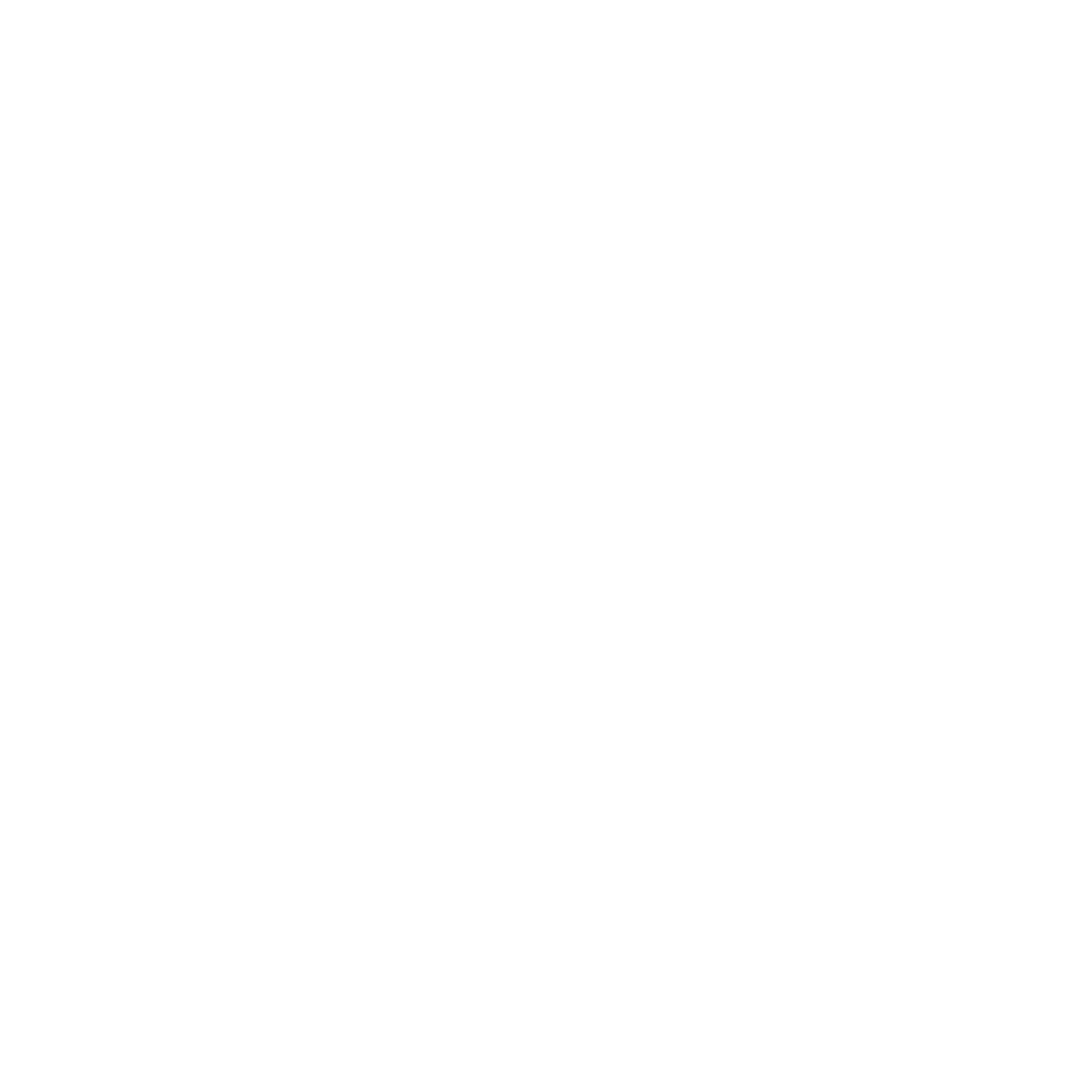HANDING ON THE FAITH IN A TERESIAN SCHOOL

# A. General Framework



# V. APPROACH TO AND COORDINATION OF FAITH DEVELOPMENT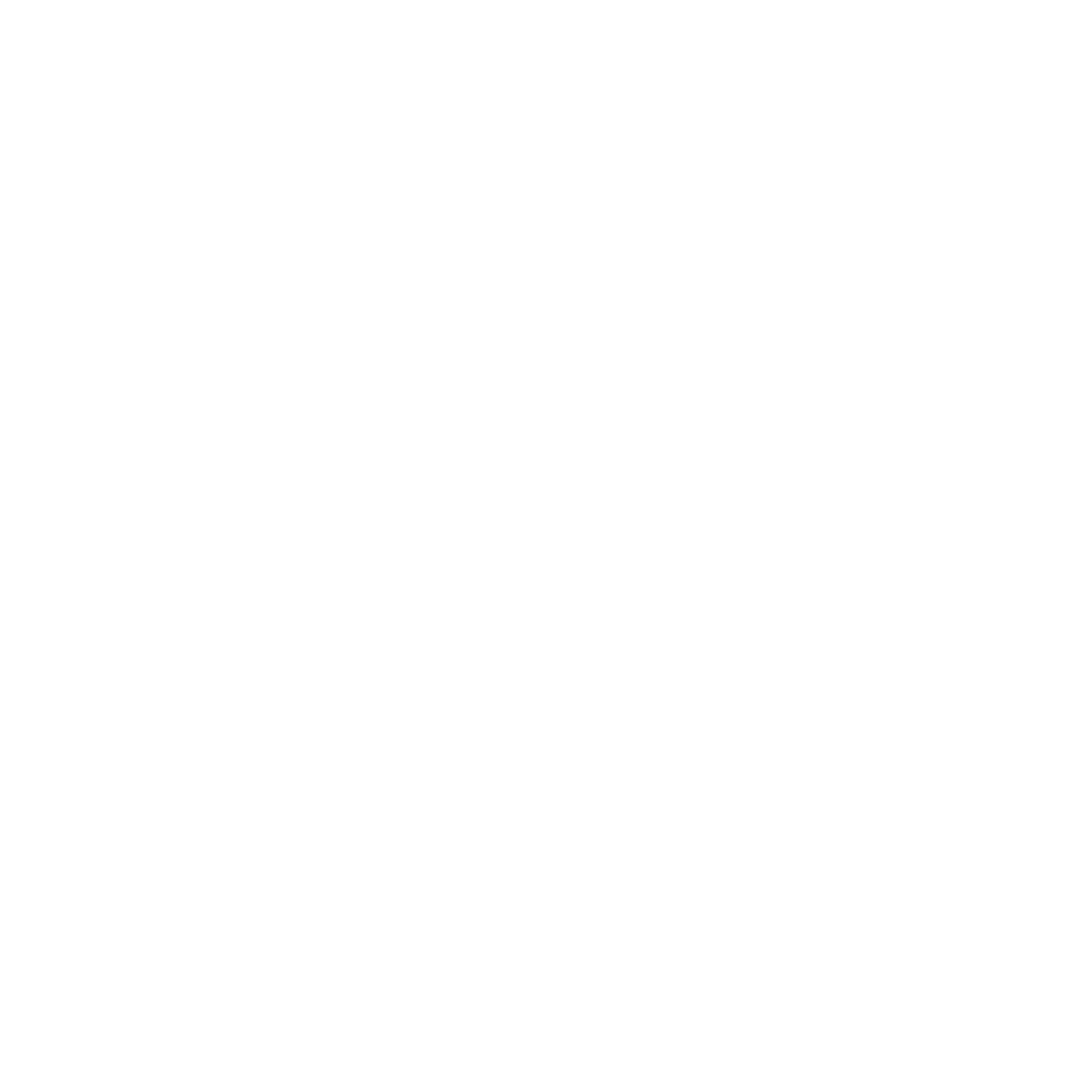# V. APPROACH TO AND COORDINATION OF FAITH DEVELOPMENT

The faith development of Teresian Schools has for its ultimate aim to encourage children and teenagers to develop their full selves in the light of Jesus' message; to learn to see all human beings as He sees them, to judge life as He judges it, to think and feel like Him, to live with Him in communion with God the Father.

The faith development plan in our schools links up a number of elements: a humanising education with a Christian focus, the transmission of faith through lived experience, social outreach as a consequence of Christian spirituality, a religious education that gives students a discerning approach to contemporary culture.

# 1. A humanising education with a Christian focus

Since the Gospel grows in human soil, faith development begins with a humanising education. This education, whose aim is to develop all the dimensions and potential of the human person, affirms the value of certain educational goals and types of learning that need time, methodology and support from teachers.

We see this experience as an educational threshold, integrating many dimensions that prepare the student to receive the Christian message: education in human and social values, education for living with others and responsible citizenship, education for questioning and seeking, education for social cooperation and commitment. In reality all that we impart can be seen as creating, more or less explicitly, that necessary threshold for Christian initiation. This work is being carried out in all areas and all teachers are part of it.

The long and complex process of initiation into faith requires a variety of actions and strategies, very much geared to the type of students:

- To offer occasions that prompt them to ask radical questions about self, current events, the meaning of life and human history; questions that make them seek answers beyond the self, that point towards what is worth living for, committing to, and working for.

- To promote authentic interpersonal relationships in the school, where the student recognises the other person as a *you* to whom they can talk, and whom they must respect, love and help, and with whom they can work.

- To encourage the experience of *freedom* as enabling them to make *fundamental options in life* towards becoming more oneself, more human, more of a person, more responsible for others, to undertake ethical commitments, to opt for the human and social values of the Gospel.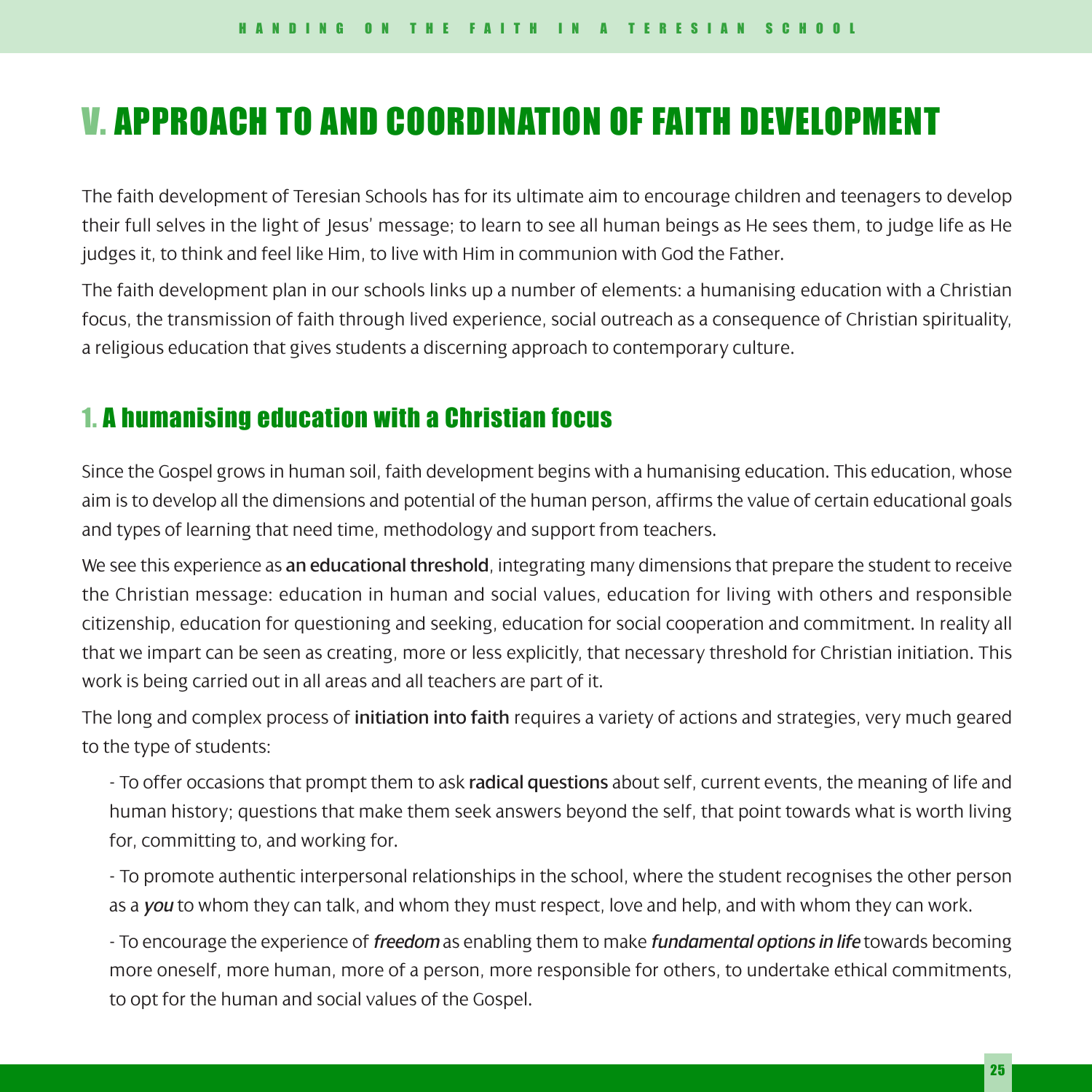- To help students discover their own capacity for interiorisation, silence, reflection and listening, enabling them to reach self-knowledge, to appreciate the best of themselves, to recognise other people's values, to seek meaning.

- To help students to value their own cultural and religious roots and at the same time to know and be familiar with other Christian traditions, the main world religions, and the secular humanist tradition; to promote in daily life attitudes of respect, listening and dialogue with people of all persuasions; to recognise them as a richness and as a footprint of God in the history of humanity.

# 2. The transmission of faith through lived experience

Today more than ever we need the conviction that to announce the Christian message in a school context is indeed *good news* for the students, and to put our best efforts into handing on the faith. It is best achieved through lived experience, as well as explicit evangelisation, through offering platforms where students can express doubts, and ideally find in the Gospel convincing wisdom, joy and inspiration. In this way they learn to see and judge the events of life with Christian criteria.

Faith experience is basic in learning to be a Christian, and this should be paramount in faith development planning. We see faith experience as happening in that inner, spiritual and deeply human dimension, where the mysterious presence of God-made-human resides, enabling us to listen to His Word.

To meet Jesus is the starting point of evangelisation, as it was for the early Christians, towards whom Povedan spirituality directs us. For this reason the first task in pastoral action has to be to prepare and encourage this encounter. The aim is to help the student find in his/her own inner self the loving presence of the God of Jesus Christ, and to make it the centre of their life. This is the decisive moment of Christian initiation.

How to prepare a faith experience? How to initiate them into prayer? In today's context one has to prepare the conditions carefully: a calm atmosphere of outer and inner silence, encounter with the self, listening to one's own heart, becoming aware of one's feelings.

As St Teresa suggests, the path of religious experience is one of silence and interiorisation, an attentive listening that prepares one to receive the word of Jesus as Friend. It is, she says, *"relating in friendship to One whom we know loves us"*. The obstacles to overcome in this process are many: shallowness, distraction, consumerism, frenetic pace of life, prejudice, previous unsatisfactory experiences, an off-putting image of God.

We can offer a number of things to teenagers and young people: to join groups which aim to build up Christian identity,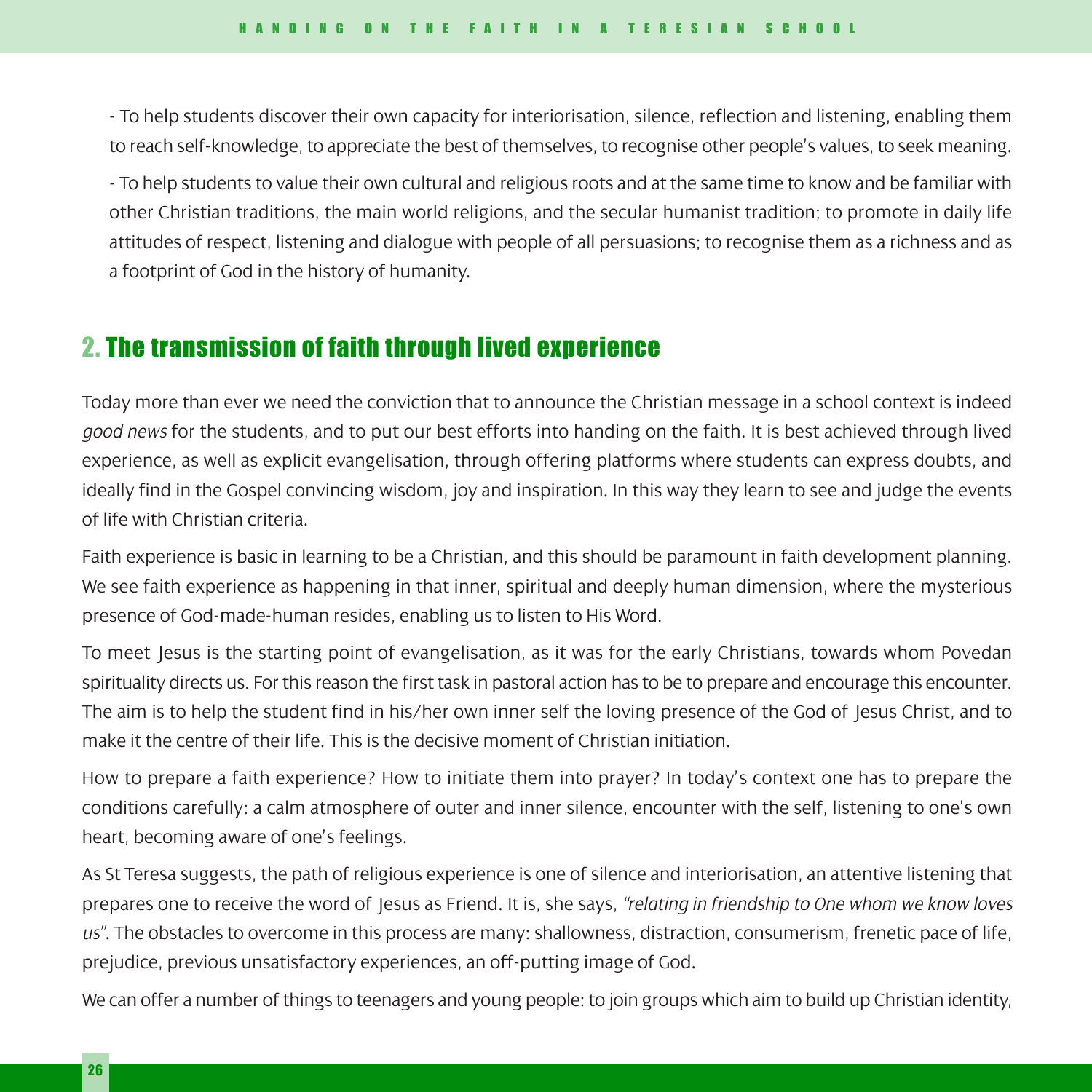in which they can discuss their life experience, have one to one guidance, invitations to personal or communal prayer, courses of preparation for the sacraments, have personal contact with people who live the Gospel, and do some volunteering in the service of others. Two things need highlighting: the process of Christian initiation is necessarily personal, yet it demands Christian groups that provide a living context for experiencing faith. The witness of educators is much needed.

The Gospel accounts are a perfect model of how faith should be taught: Jesus approaches people, adjusts His teaching to their capacity, and uses examples from their own environment to lead them to a different perspective on daily life and new possibilities.

Before ever it was written down the Gospel was a faith experience, lived and shared by the early Christians. Now we need to reverse the process: to begin by listening to the Gospel text and its parables, to let ourselves be challenged, to feel the mercy of the Lord in our own life and to discover the face of God that Jesus Christ reveals in the Gospel. That God is a God of love, who supports us at all times, encourages our best self, forgives endlessly, and combats evil at our side.

# 3. Social outreach as a fruit of Christian spirituality

There are two basic aspects of the Christian faith that cannot be separated: on the one hand the call to come to know the Lord, recognising Him as Friend and Saviour, and, on the other, the call to meet and serve other people, in solidarity, to share what one has, especially with the poor.

Our educational ideal, which aims to humanise and transform society, demands that educators be very attentive to the values, deficiencies and needs of each social context. They should know how to critically analyse the structures that condition society, and to, propose remedies, allowing themselves be illumined by the Gospel.

We remember the document drawn up by the Teresian Association *"To Educate in Justice, Solidarity, Peace and Human Rights"* (May 1998), which is very helpful for this work.

To achieve radical change in the students, to move from an individualistic to a social vision, in solidarity and commitment, we must all accept this objective. We work towards it in all areas, plans and school activities, combining our efforts and rowing all in the same direction, with suitable methodology.

The motivation for this we find in the Gospel: Jesus of Nazareth lived like the Good Samaritan of the parable and asks us to do the same. He wants us to teach this life-lesson: to draw close to all those who have fallen by the wayside, the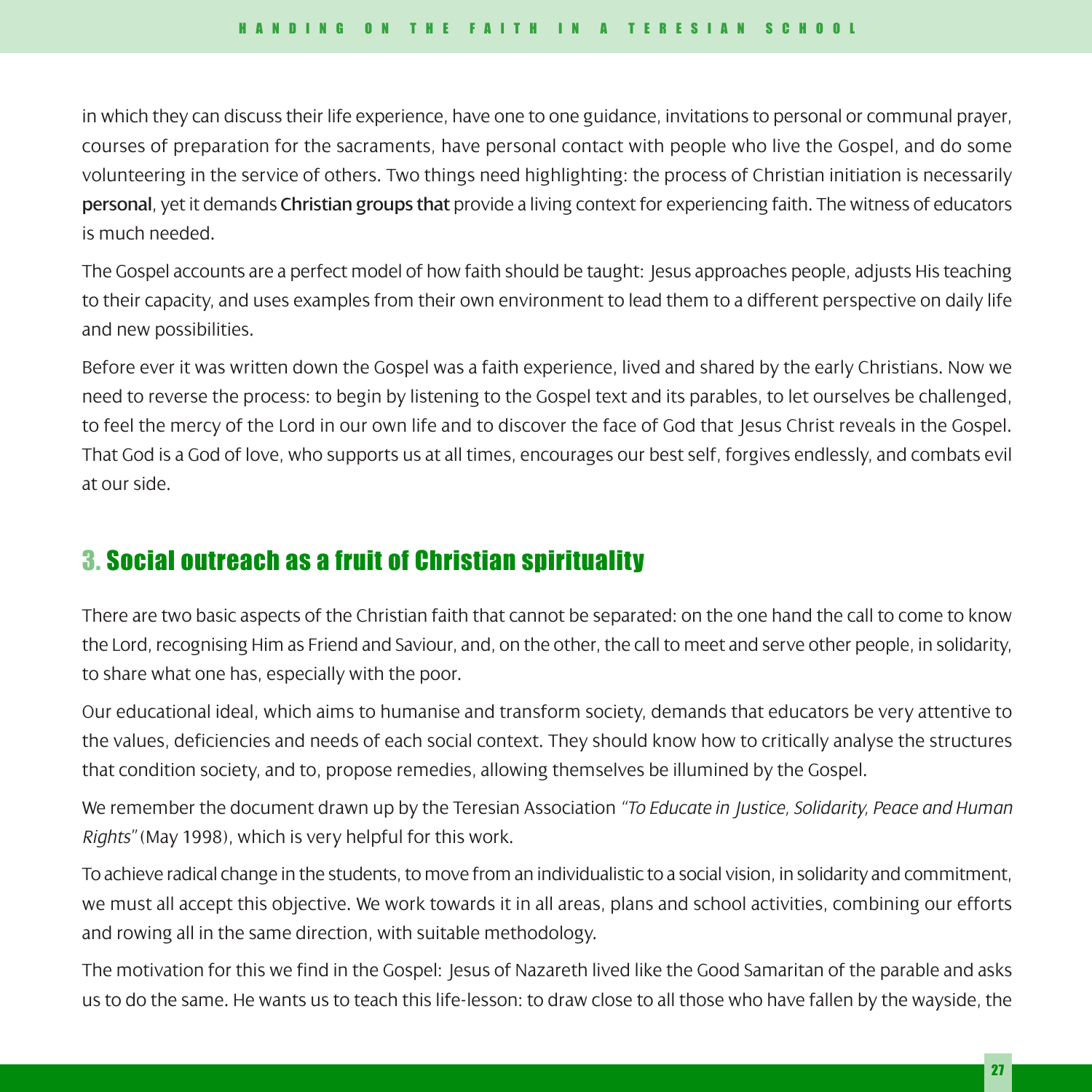poor, humiliated and hurt, all the oppressed, exploited or excluded, to have fellow-feeling for them and help in their liberation.

To achieve this behaviour one has to shape t*he heart and mentality* of the students, as in the parable: teaching them to look at the suffering of others, their poverty, exclusion or exploitation; to take on the pain of those wounded by society; to draw close to situations of injustice and to act to change them.

It's a question of ensuring that problems of injustice, exploitation, social exclusion, and disregard for human rights, touch the hearts and minds of the students; that they interiorise this concern; that an attitude of compassion becomes part of their plans and life commitment; that they grasp the idea that God's plan for humanity goes forward through the contribution and commitment of Christians seeking a solution to these problems.

For this learning to happen different strategies must be linked up: to make students aware of social data, to programme volunteer activities, to suggest actions that can be done in daily life, to invite them to work in international solidarity projects, to stimulate ecologically-aware behaviour, to request respect towards people who are different, to back fair trade and responsible consumption, to be friendly to immigrants, to be present at political meetings and demonstrations. For all of this parental collaboration and support is needed, from parents who are informed and prepared for it.

InteRed, the NGO of the Teresian Association, must have a presence in our schools, so that students and families are familiar with it and collaborate in its programmes. This cooperation, which begins in their time at school, can extend beyond the school stage and be a means of on-going education and commitment in solidarity.

This chapter, the social outreach of the faith, opens up many possibilities and suggests guidelines for faith development teams and teaching teams. Some of the joint actions we should undertake are: to find out the activities already happening in our schools; to make a compendium of the educational actions and materials documented by InteRed and other NGOs, to classify them by age level and give them to all the schools, with good user guides. It is a way of combining energies and motivating people for this socio-educational commitment.

# 4. The religious education that brings faith to listen and respond to contemporary culture

The aims of religious education may be summed up as follows: to transmit knowledge of the Catholic Christian faith and tradition in a way similar to other academic disciplines; to offer the Christian interpretation of the human condition,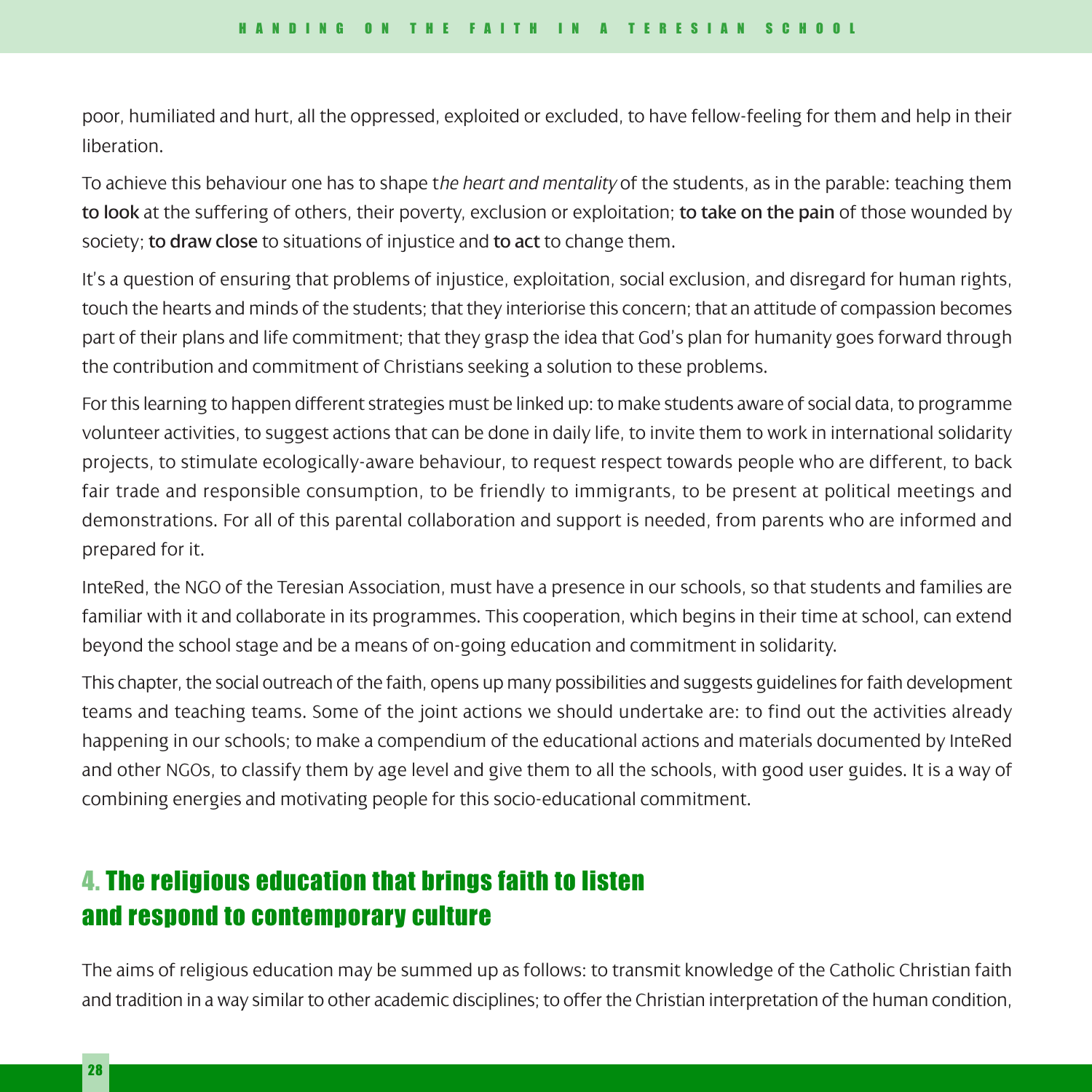our history and the world; to explicitly announce Jesus Christ and His message of salvation; to offer an informed faith, open-minded and rational, that brings faith to listen and respond to contemporary culture.

In a plural society like ours where different cultures and religions live side by side, we must prepare the students to take plurality on board, to see difference as a value and to engage with it constructively, grounded in a sense of their own identity. Inter-faith dialogue, a challenge of our times, needs to be approached on the basis of a serious Christian education and experience, something that must be addressed in the teaching of religion as a subject and in the faith development plan.

There are multiple means available (books, audiovisuals, materials for tutorials, dynamics for group leadership) and we need to compile between us all a guide to these resources for all to use.

Within the plans for improving our education we should prioritise the teaching of religion in school, since there is a notable lack of religious culture in a great many students, and in some cases, the approach to religion as an academic subject may leave something to be desired. Like every other staff member, the religion teacher should commit her/himself to in-service training in both programme contents and methodologies.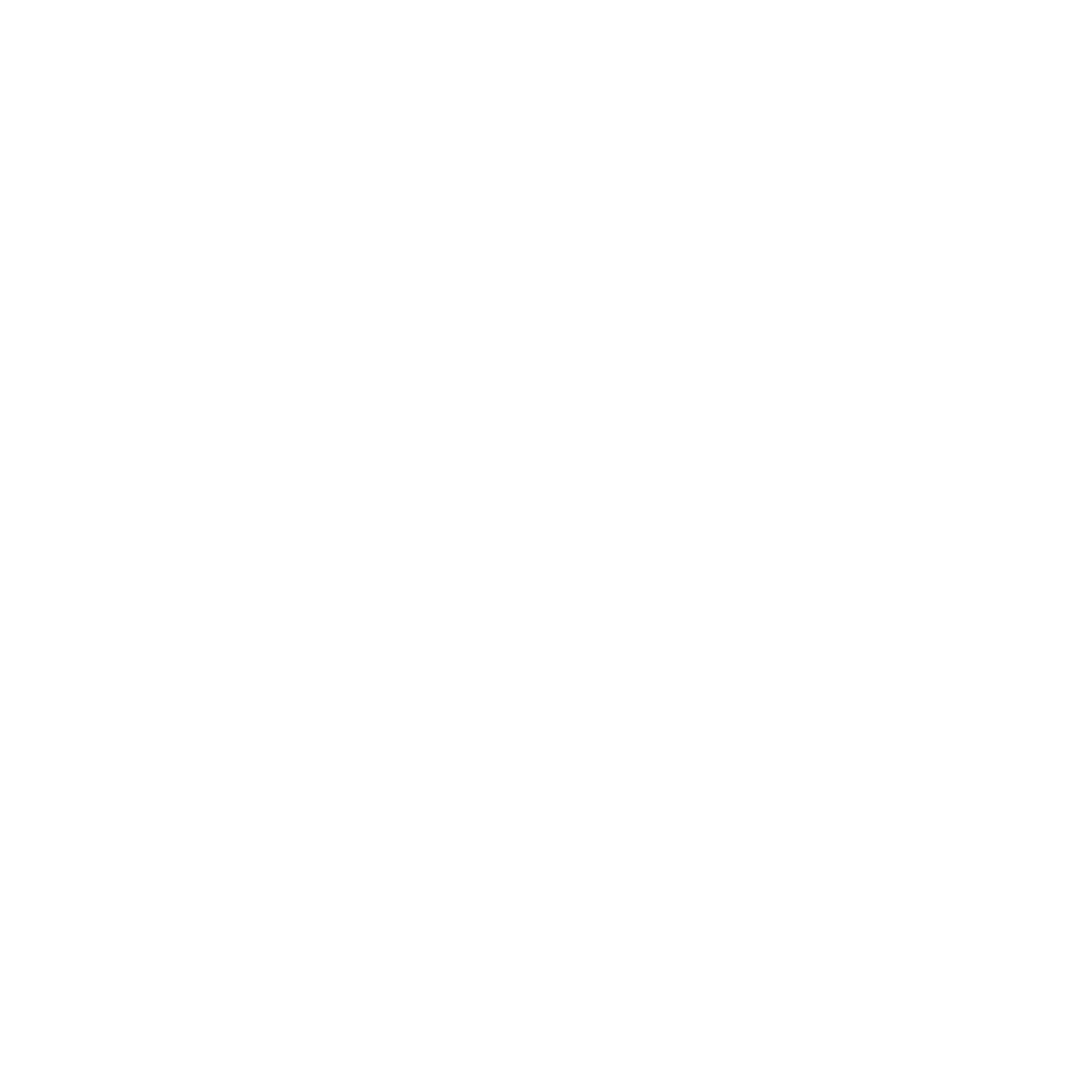HANDING ON THE FAITH IN A TERESIAN SCHOOL

# A. General Framework



# VI. HANDING ON THE FAITH TODAY: TOWARDS A SHARED MISSION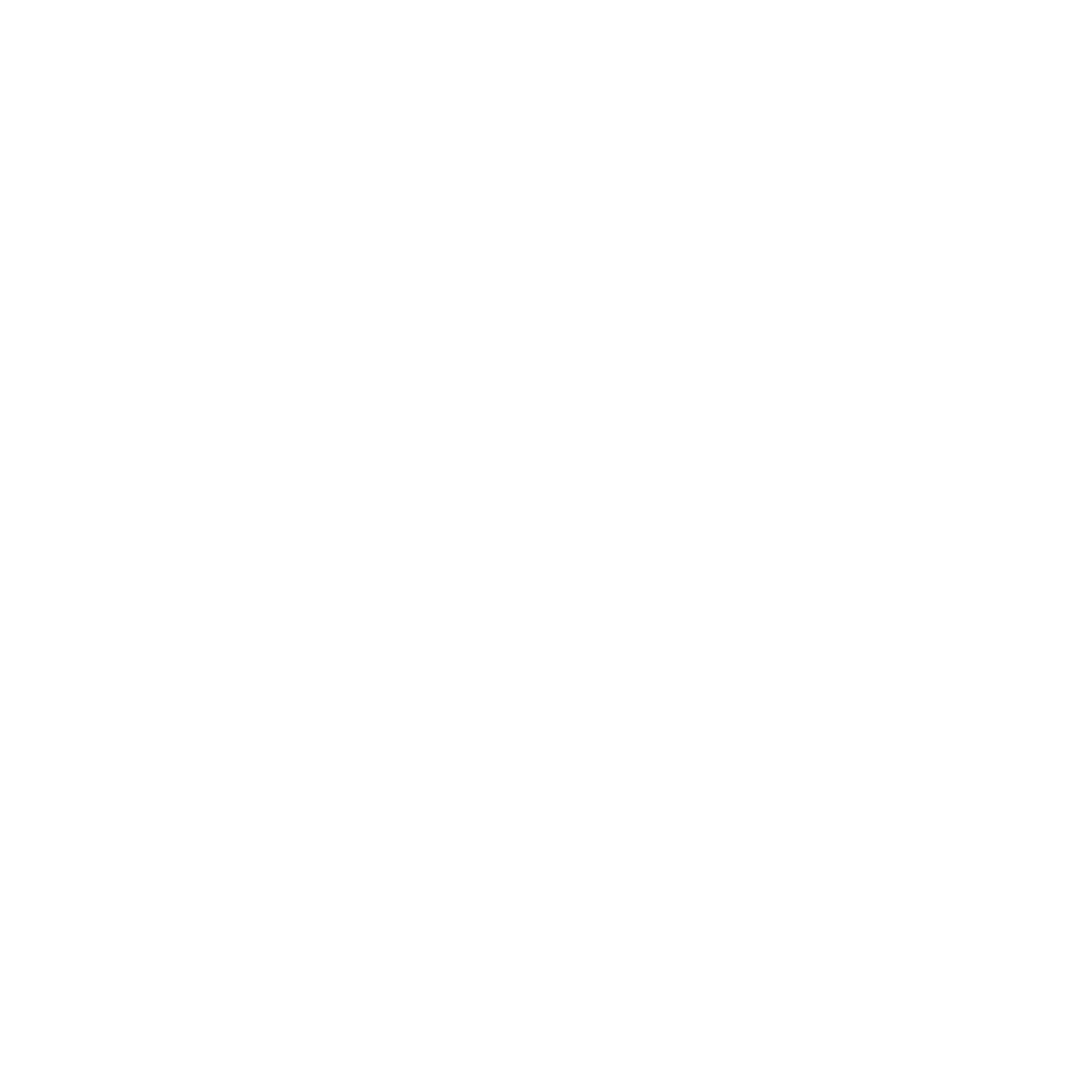# VI. HANDING ON THE FAITH TODAY: TOWARDS A SHARED MISSION

The raison *d'être* of our schools is to carry out the mission of the Teresian Association in the area of education. For this we rely:

- On a clear definition of the school ethos, along with the educational plan we offer to society, and, as part of it, the faith development plan with its social outreach. In this way we make known the kind of person we wish to shape, the model of society we seek to promote, the values we support, the ethical and moral dimensions that guide our education, the mode of addressing faith education, pastoral action and social commitment, the methodologies and processes we follow, the style of educating and of creating an educational climate. Reference to the Incarnation of God as a human being is the basis of this *true humanism* that P. Poveda proposes, and that we adopt as our educational aim.

- On the human and professional qualities of many teachers, who bring to the students the richness of their personality and training, and who support and share the vision, mission and values of the Teresian School.

- On the commitment of the staff to fully humanising the students, expressed in a family-like relationship of care and respect for each student, especially those needing more support, and through shaping her/him for personal autonomy and responsibility towards self and others.

- The building of collaborative and effective relationships which are so much needed today, given the complexity of school life. Looking at ourselves as a staff of teachers, and looking at the students, it is important that we encourage and revitalise our cohesion, that we meet to discover together where the challenges to education lie, to create communication and collaboration networks, to appreciate the complementarity of teamwork, to share experiences, to recognise together the human richness of the Gospel values, to stimulate each other, to give a hand when someone needs it, to live in a fellowship that is always out-going.

- The need for witness and coherent living for transmitting values and fundamental options. We know from experience that coherent living is what convinces more than words. We transmit what we are, since the power to convince comes from what we truly are.

- Responsible work and preparation. All are aware of the need to study, to continually update and reflect on one's own teaching practice, so as to continually improve. There is a need for prepared action in faith development,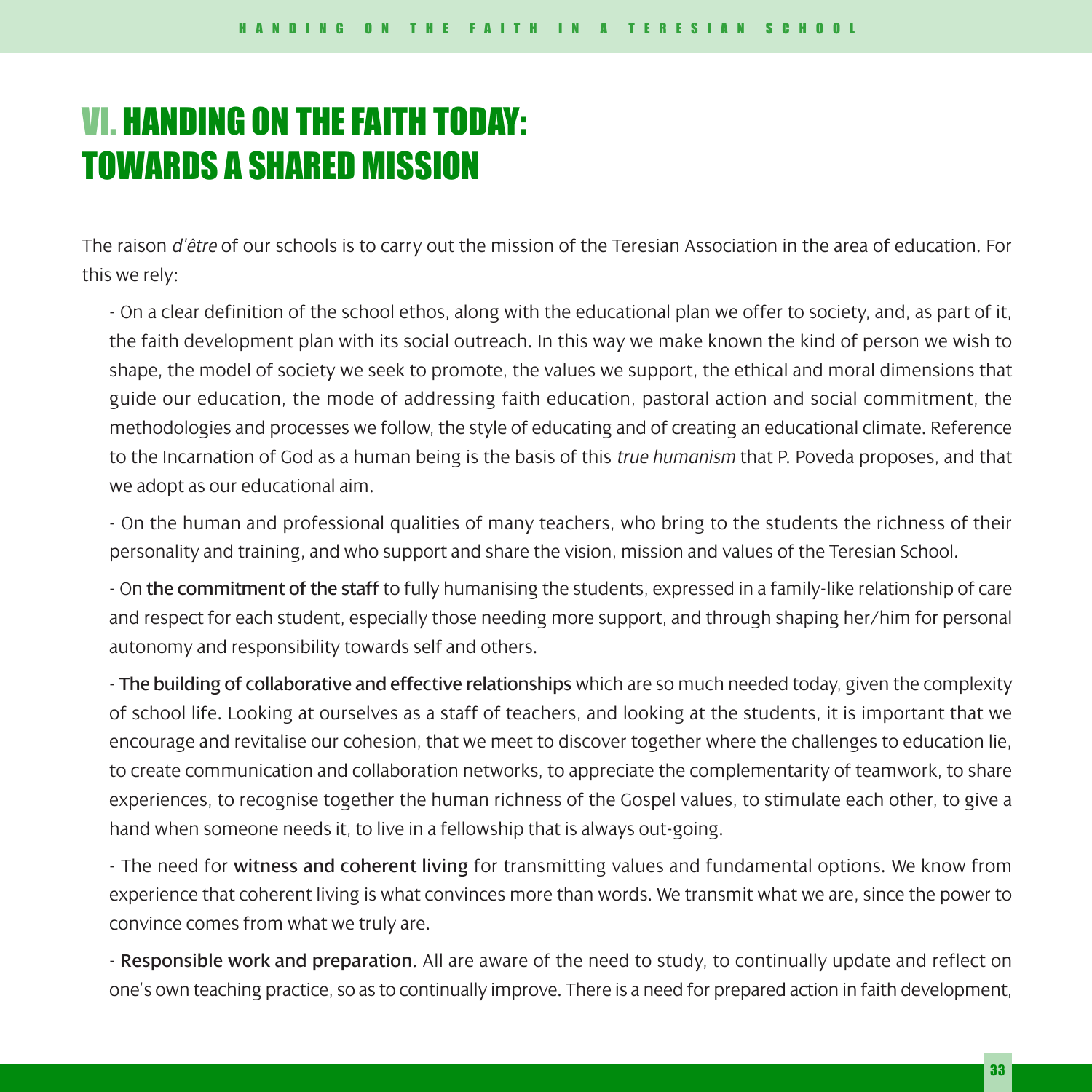approved by management, which proposes actions, offers materials and helps tutors and religion teachers in this task.

Tutors play a significant role in animating the school and encouraging social outreach. Tutorial periods should have specific contents and a well planned methodology, and there are excellent materials for this. Tutors also have the link with the student's family, with the double aim of information and expressing the ethos. Teachers are responsible to see that subject programmes and school activities are imbued with the educational aims of the school.

Religion teachers are specifically skilled in teaching the contents of the Christian faith. These teachers today need support, since this is a difficult area, posing real challenge.

In schools where catechesis for First Holy Communion and Confirmation is given, support must be given to the catechists or group animators, and their action will be incorporated in overall planning.

The plan of faith development and social outreach relies on the families for their support and collaboration, for which they must be well informed. Activities together, liturgical celebrations and festivals should be promoted, and all should be invited to take part in solidarity campaigns, volunteer programmes, prayer meetings, and parental education sessions.

Children's experience of the practice of the Catholic faith, which used to happen within the family before, and which still happens in many cases, is often in crisis today. It is becoming increasingly common to meet mother and fathers who don't practice the Catholic faith and who do not support a Catholic formation. The Faith Development Plan should allow for the deficit of religious practice in many students and the management of these situations, while presenting the Gospel and the Christian message in a meaningful and attractive way to the most disaffected students and families with another approach to life.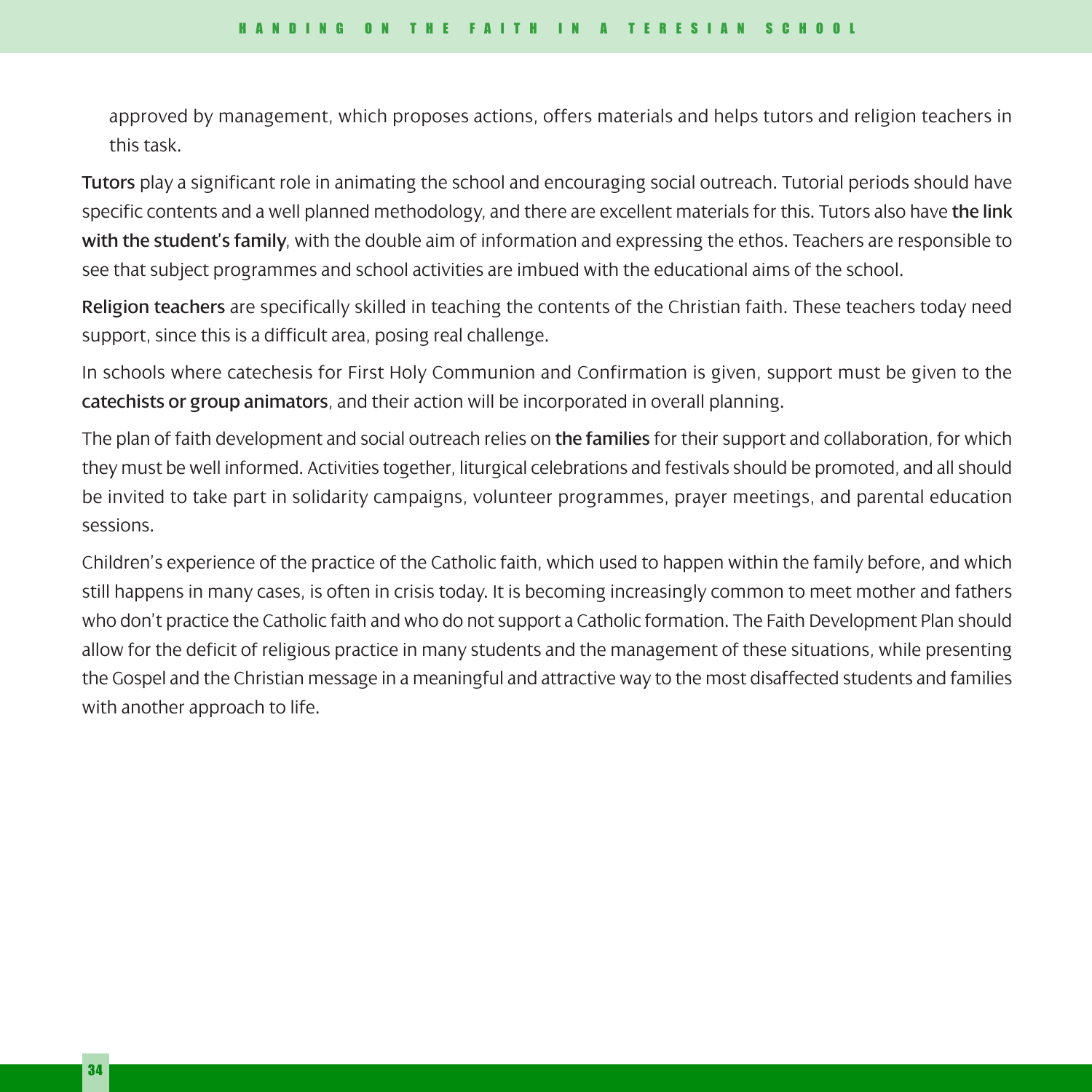# HANDING ON THE FAITH IN A TERESIAN SCHOOL

# B. Implementing this approach

I.



# WHOLE SCHOOL APPROACH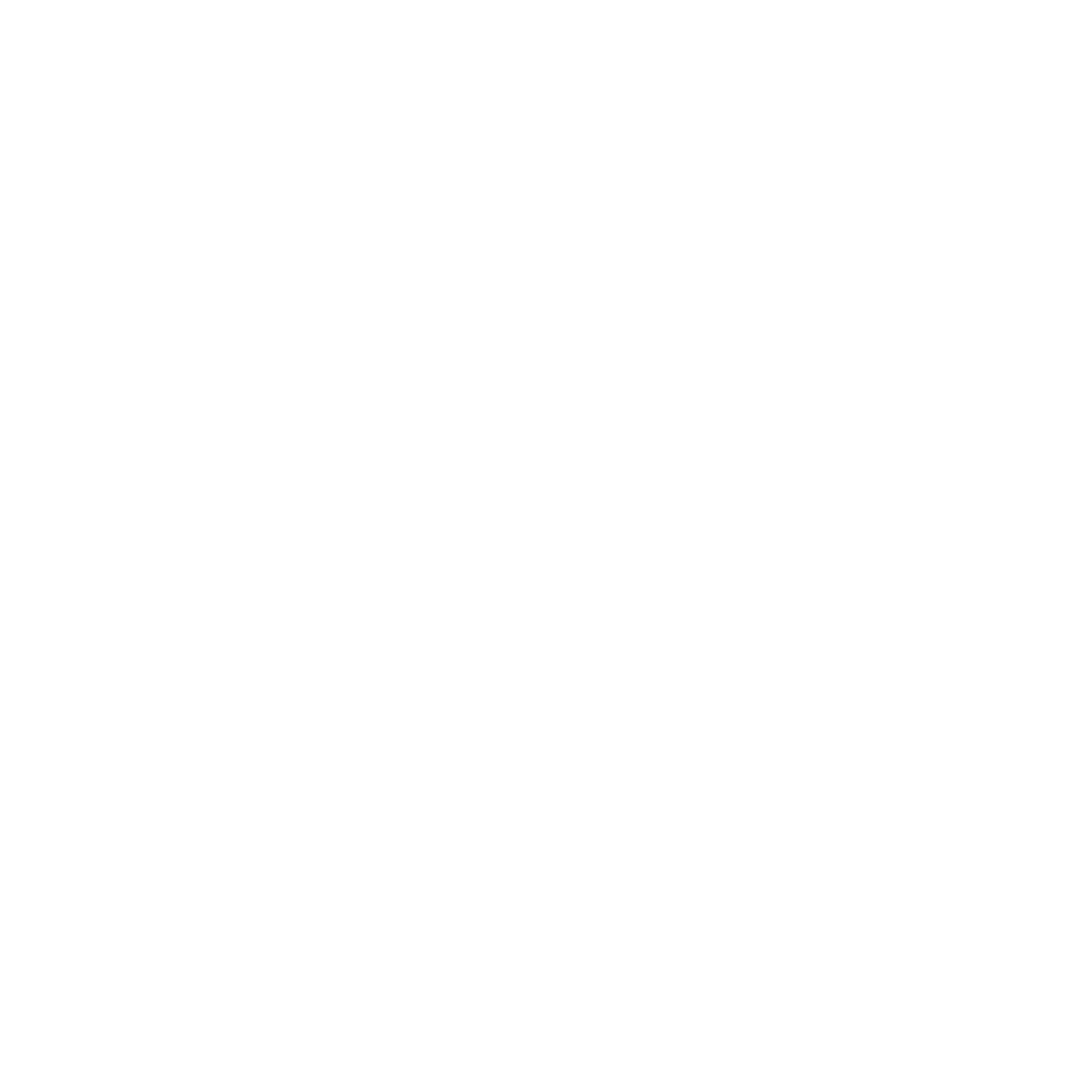# I. WHOLE SCHOOL APPROACH

## **Aim of the year**

The aim or motto of each school year marks the life of the school to a degree, and serves as an axis for educational activities at all levels: the faith development plan, celebrations, daily work, school atmosphere, campaigns, experiences of faith and solidarity.

There are various participative ways of drawing up this aim. The important thing is that *"between everyone"* we would come up with an idea, a value or a message to be encouraged or reaffirmed throughout the coming year, that we would adopt it and encourage its living out. It helps if a catchy phrase can be used. For the whole educational community to welcome it, it must be well launched at the best time, and students should be involved.

# **To motivate students at the start of the school day**

The school day should begin with some minutes of silence, reflection and prayer in each classroom. A teacher might read a text and make an encouraging comment, or students themselves might do so. The Faith Development Department takes charge of preparing texts each week.

In doing this our aim is to offer the students a few moments before starting school work to hear and take in a significant message. It might be a Gospel passage, or one from a Church document, something from St Pedro Poveda, Josefa Segovia, Victoria Diez, an inspiring passage from other authors, some life witness worthy of note, the recall of significant dates, news of local or world events, or some news from the Teresian Association.

## **An educational focus for all subject areas**

There are some social problems and challenges so huge that they must be the focus of all our educational endeavour, approached insistently from all areas and in all educational activities so that they make a deep impression on the students.

These include problems of injustice, social exclusion, violation of human rights, world poverty and international inequalities, environmental destruction, the challenges posed by immigration, inter-cultural and inter-religious dialogue. This focus should also inform the choice of textbooks.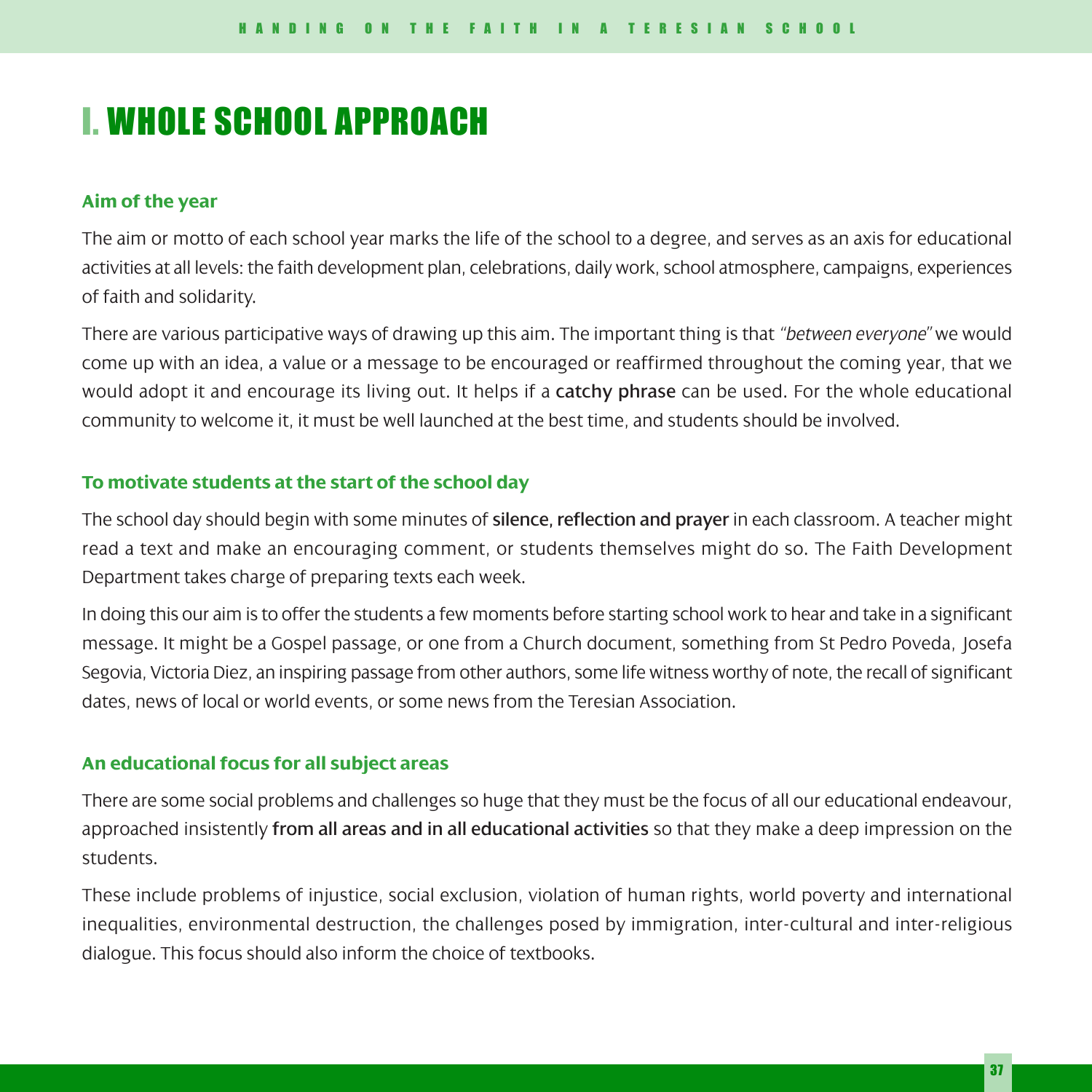### **Faith celebrations**

There are dates in the school calendar where the liturgical celebration of the Catholic faith is especially appropriate: the opening of the school year, the school feast day, liturgical seasons, feasts of St Pedro Poveda, etc.

If they are to be true celebrations of faith, lived with meaning and joy, these liturgies must be well prepared and geared to the experiential world of children and teenagers. A big challenge today is to celebrate faith in a meaningful, understandable way, so that the students as they grow can learn to identify with the Christian experience. For this, texts and liturgical gestures need to be well explained, and students should be involved as much as possible: proclaiming the Word, making petitions and giving thanks, bringing their lives to the celebration, expressing feelings, using body language and celebratory gestures that involve the whole congregation.

The space, atmosphere and motivation for these celebrations need careful preparation to enable the students to be attentive and involved. On some occasions the whole educational community will take part, on others it will be in stages, and by classes. Each occasion has its own character, but all need special preparation so as to recover the sign value of the presence among us of the God of love and compassion.

## **Living the rhythm of the liturgical seasons**

The liturgical seasons of Advent, Christmas, Lent, Easter, and Pentecost mark the life of the Church and of Christians, and also have their expression in school life. Each of these seasons has its meaning, which can be expressed in the decoration of the classrooms and school, at the start of the school day, in the times of reflection and prayer, and in celebrations.

Liturgical seasons are an opportunity to gather and celebrate together the faith of all members of the educational community who wish to take part. The celebrations may vary: Eucharist, Sacrament of Reconciliation, prayer vigil.

These community celebrations of the life and Paschal Mystery of Jesus Christ are a visible sign and expression of our Catholic Christian identity and our mission to hand on the faith.

# **Celebration of Marian feasts**

In Teresian schools we have always lovingly celebrated the feasts which help to reveal Mary at the heart of the Christian mystery, and to receive her as mother, protector and model for believers, remembering her *"Let it be"* at the Incarnation, the mystery of Christmas, her vigil at the foot of the Cross, Mary at Eastertide. Marian sanctuaries are another focus, and there we discover how close Mary is to the people of God, and the depth of popular devotion.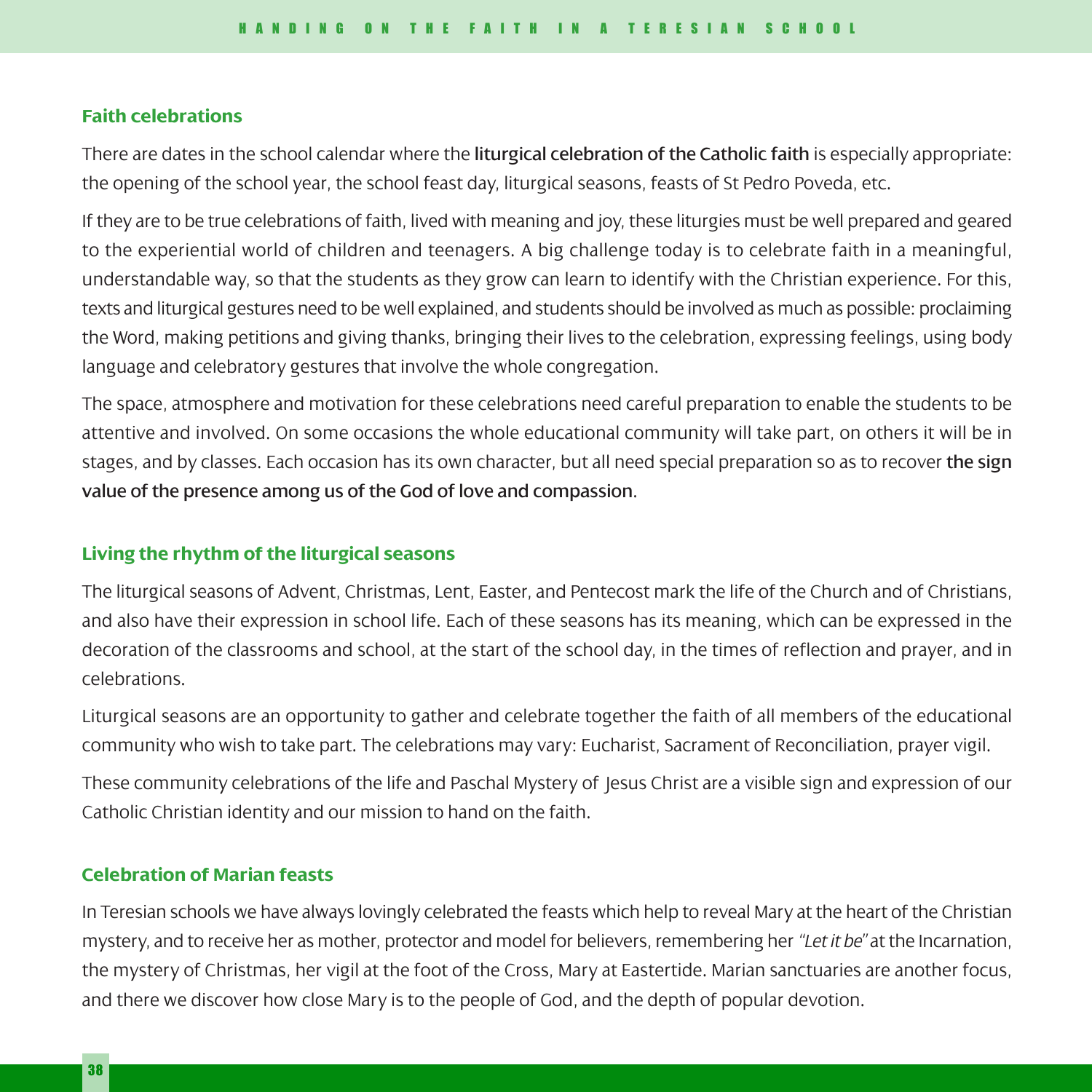### **Witnesses to faith**

In the face of so many banal role models marketed today, we consider it very educational to offer models of faith and moral values to children and teenagers, and to present the life of these witnesses attractively, making use of them at all levels: early Christians who gave their lives for their faith, St Stephen, St Agnes, St Cecelia; the life story of people of great moral vision who brought about important changes in our world, among others Gandhi, Mother Teresa of Calcutta, Oscar Romero, Martin Luther King...

Among the witnesses to faith who model a truly human life, lived for others, we must in Teresian schools highlight Pedro Poveda in first place. We often note that students find a challenge in the person of Pedro Poveda, and that his message, priorities, and the witness he gave in difficult times, have a positive effect on them. His life can illustrate for them what faith brings to human life and the life of society. We should also make known, as witnesses to faith and an inspiring life, the rich biography of Josefa Segovia and the attractive profile of Victoria Diez.

## **Learning to pray, alone or together**

St Teresa of Avila described prayer as *"relating like a friend to One whom we know loves us"*. Experience has shown that students are open to this, and to learn prayer they need to learn methods, to be encouraged, to see others pray, and if necessary to receive one to one guidance.

There are a number of steps involved: to learn to be comfortable with silence, to discover God's presence as living within, to learn to focus, remember and listen; to take in the Gospel story, placing oneself in the scene, and also to express and share one's experience of prayer, to feel human belonging, to discover and live out the values that Jesus of Nazareth offers.

# **One to one guidance**

We have learned in the school of Poveda that *"When the student feels she is cared for, that her affairs are of concern, that her progress matters to someone, she will be open to teaching, advice and correction."*

This conversation between teacher and student requires of the teacher a certain affective closeness, interest, and warm personal attention, discovering the student's needs, expectations and fears. It means finding the best moments for this personal dialogue, so that it is not only spontaneous but on-going, offering one to one guidance. Tutors have a fundamental role here.

We consider it important for students to have access to the presence of a priest/chaplain at personal and group level.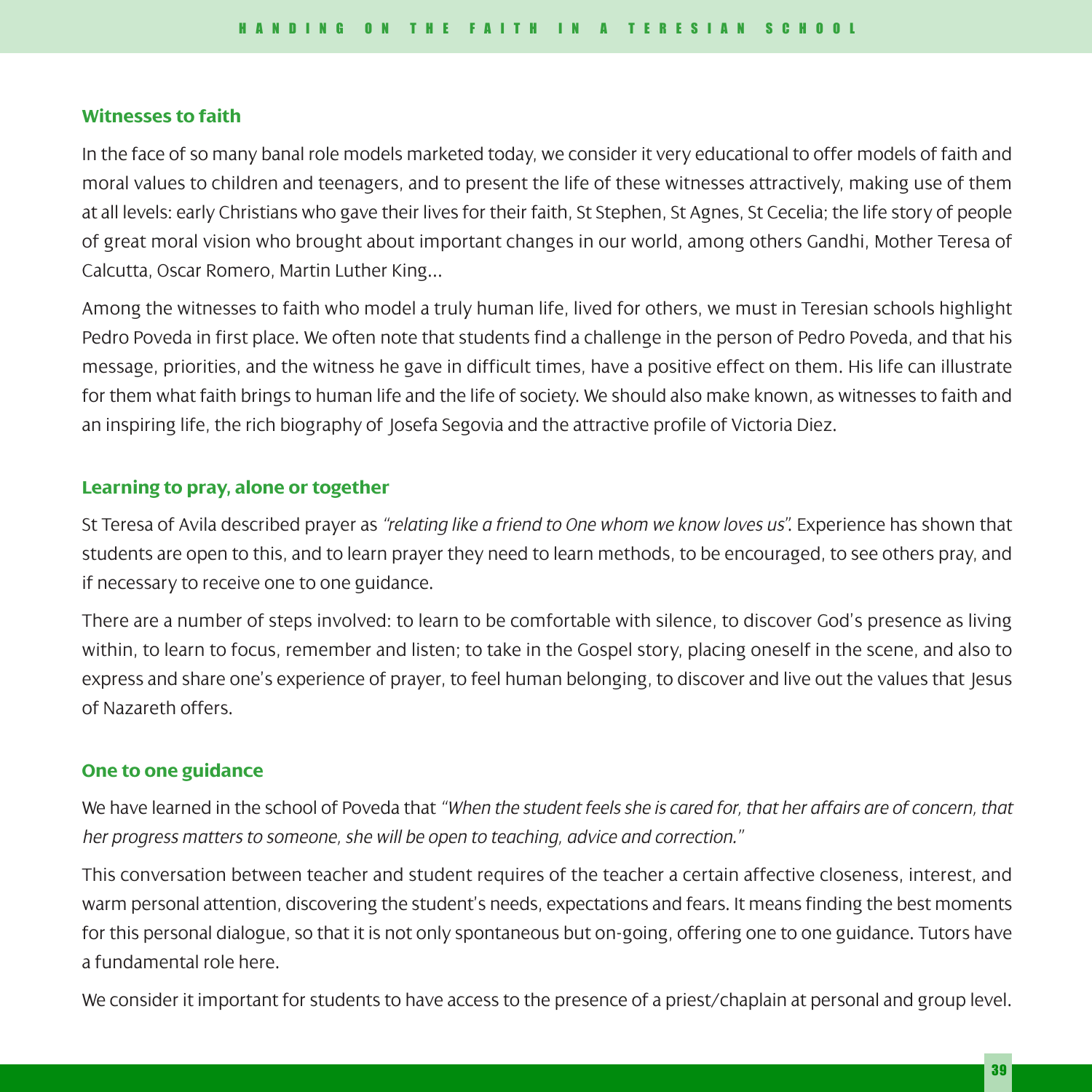#### **Relating to the disadvantaged and social outreach**

The disadvantaged are never far away and constitute a strong challenge for Christians and an educational reference point for Teresian schools aware of their Povedan roots and inspiration.

An ongoing lesson at all educational levels is given by people in need, both at home and abroad, and as educators we should live as good Samaritans and teach our students to help anyone in need: to help students to see the suffering of others without turning away, the misery, exploitation and dehumanisation; to help them dare to look, observe and question; to feel as their own the situation of deprived people in our city and our world, to feel the pain and injustice of situations which so many people have to live; to do something to help those in need, to work at least a little towards making a difference.

We have good experiences in this area, and deserving special attention: Mission Sunday, Christmas, Solidarity Day, Peace Day, volunteer actions of solidarity and service to the most disadvantaged.

# **Incorporating the pastoral approach of Youth ACIT in the school, and relations with other Teresian Association organisations**

In both the pre-teen and teen years relational and group elements play a huge role, as is also the case with religious experience. For this reason faith development should offer group experiences that help young people to live their faith and develop a commitment to it.

The Teresian Association has a youth movement, Youth ACIT, with a long experience and a pastoral plan for teenagers and young people that responds to this need. To achieve participation in Youth ACIT groups, students need to get to know the features of this movement. The invitation to join it should be done in a motivational way, and resulting groups need to be well animated.

Young people should be able to stay in contact with the Teresian Association after graduating from school, and participation in Youth ACIT can be a means to this, as its human and spiritual development programme is very wide. Participation in other organisations and TA movements can also fulfil this objective: actions promoted by InteRed, volunteer work at local level, the Past Pupil Association, Easter gatherings etc.

We must develop more, as a richness for our schools, the awareness that the TA is an international association, encourage twinning of schools between the northern and southern hemispheres, and carry out national and international projects between schools.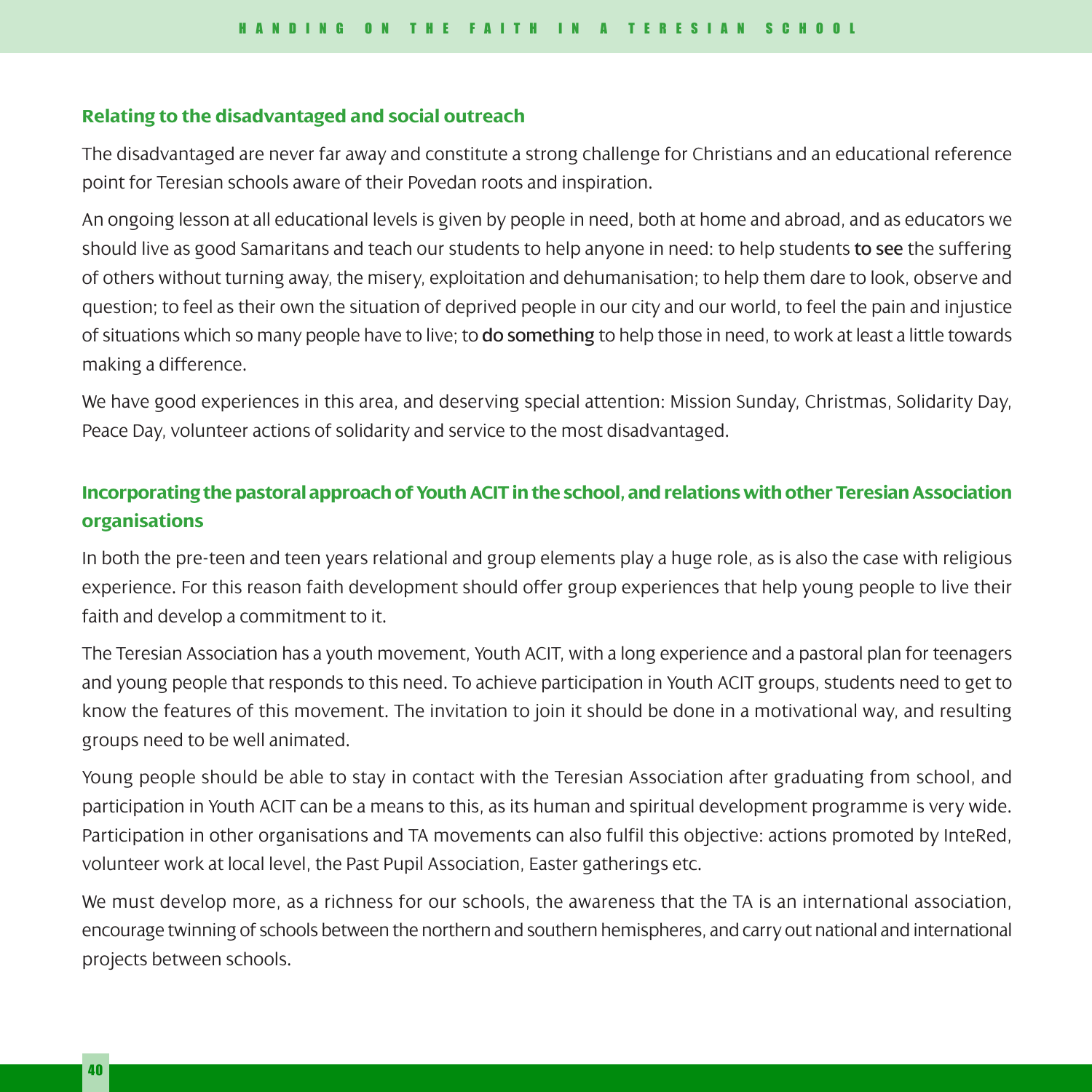### **Updating of staff in faith and TA spirituality**

The educational ethos of our schools, which have the features of Christian and Povedan identity, require ongoing education of staff.

It is important to organise, at least once a year, a meeting to enhance appreciation of the essential Christian vision. TA spirituality is normally shared at appropriate moments and through documentation.

Teachers taking part in the faith development plan need training, stimulus, materials, and concrete support from the team. It is helpful to evaluate what is done, something that can be stimulated by the management and guidance team.

## **Inviting parents to know and live TA spirituality**

Parents have chosen our school for a variety of reasons. Some clearly express that they have chosen our ethos because it coincides with their beliefs and vision of life.

All the families will have some relationship with the school. They all must know, and as far as possible support, the identity and mission of Teresian schools. This should be presented in a clear and attractive way. In this relationship of the school with parents, mutual understanding and shared values begin to emerge. As we wish the participation of everyone, we appreciate all the more the support of those parents closest to the values of the Teresian Association.

Apart from the usual collaborative structures of a school, they can be invited to take part in the wide TA movement through groups, meetings, involvement in TA projects. From this movement, inspired in the Incarnation spirituality of the TA, some ACIT members may emerge (TA members whose commitment differs from that of the core group).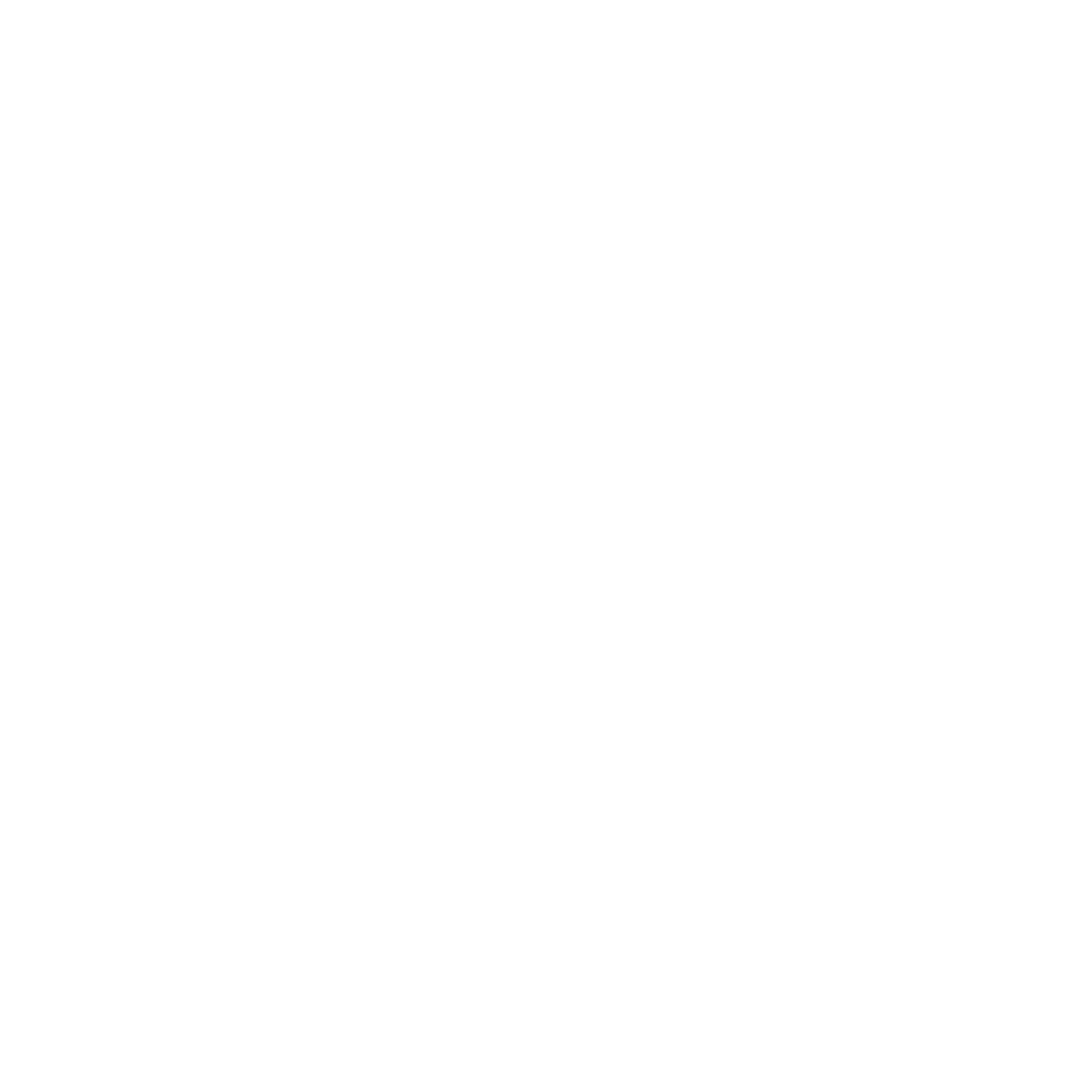# HANDING ON THE FAITH IN A TERESIAN SCHOOL

# B. Implementing this approach



# II. APPROACH FOR EACH STAGE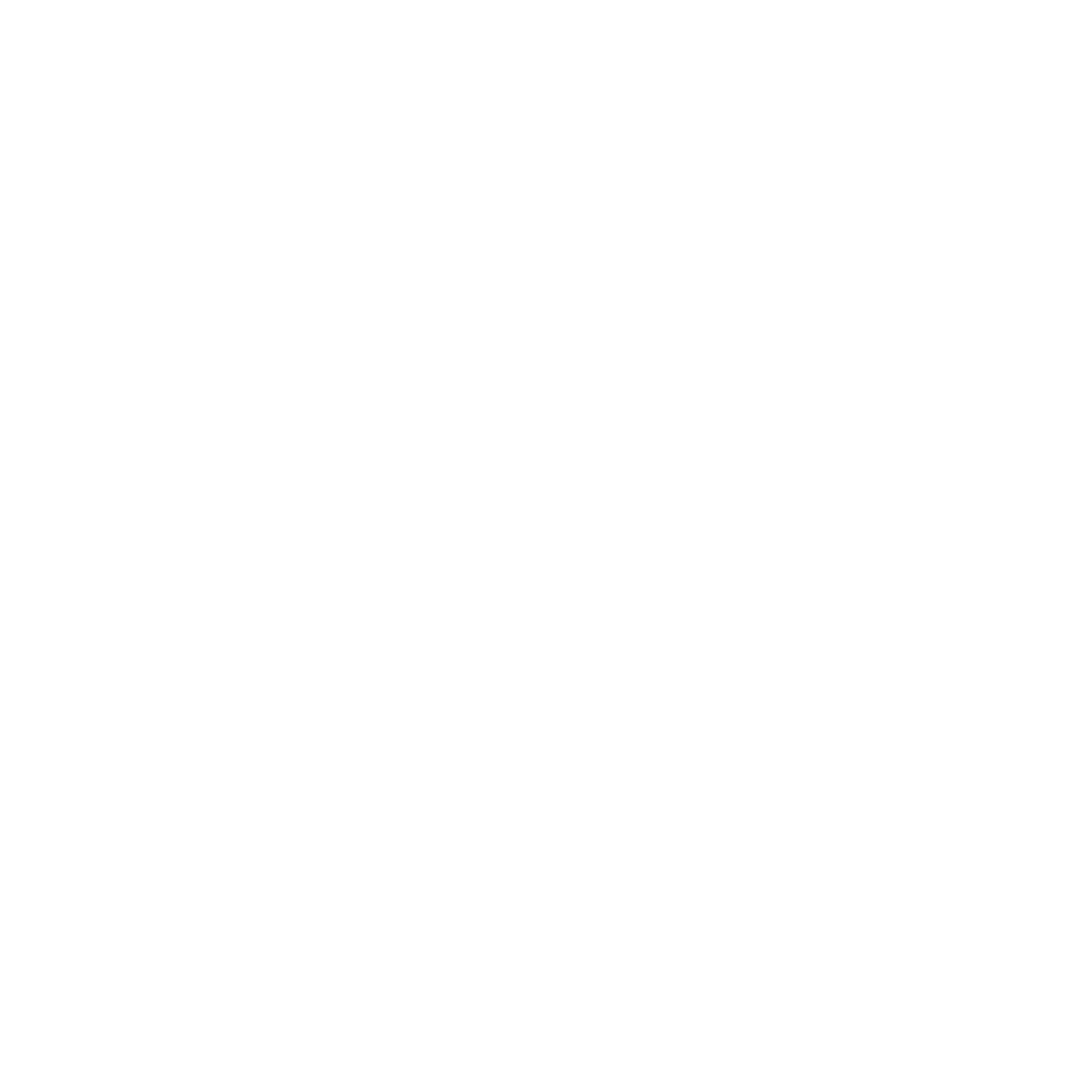# II. APPROACH FOR EACH STAGE

# FAITH DEVELOPMENT GUIDELINES FOR KINDERGARTEN AND FIRST CYCLE PRIMARY

# 1. CHARACTERISTICS OF CHILDREN OF THIS AGE

#### **Developmental pattern**

- The child of this age is active and expresses him/herself with joyfully, spontaneously, and with imagination, values to be recognised and nurtured.

- The affective dimension is basic to the educational relationship: the child needs to love and feel loved, an experience that builds up self-esteem.

- They depend affectively on parents and teachers, who give them confidence and security.
- This stage is very good for educating the emotions, helping the pupils to know, identify, express and control their feelings.

# **Social dimension**

- Experience leads the child to develop interest in things and events.
- Relating to others is vital for shaping the child's personality, making her/him increasingly aware of others and the environment.

- Relating to peers, at times a source of conflict (through ego-centrism), also offers positive experiences (joy of sharing, solidarity, mutual help).

- Peer conversation, listening with respect to those who are different is a good basis for learning to live together peacefully.

- Faith development work should encourage children to respect others, to be generous, friendly, play in a cooperative way, and work in a team.

# **Spiritual dimension**

- This is the age where the child awakens to the religious level. Faith development work should channel their natural joy, imagination and spontaneity. Gestures and symbols which draw their attention are very important.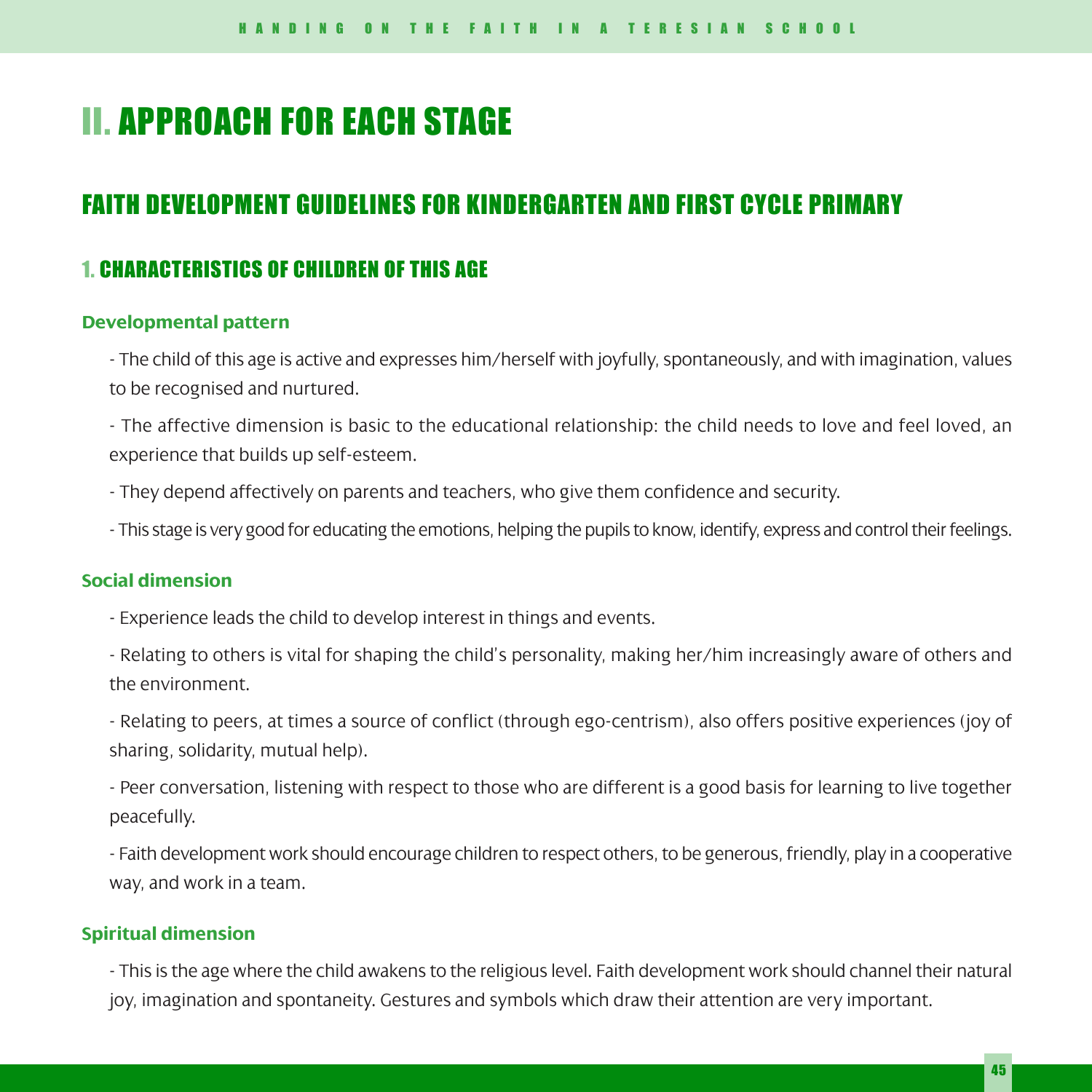- Religious awareness does not emerge spontaneously in the child, but is easily acquired by the atmosphere in the family home and school.

- The image of God depends on the image the child has of its father and mother.

- Prayer to God is done in a very simple way.

- Faith development work should help the child to see God like a good father/mother, to address God is her/his own words, to know special times and places: the chapel, the parish, big liturgical celebrations.

# 2. FAITH DEVELOPMENT AT THIS LEVEL

#### **Personal development**

- It is an age of discovery and new experiences.

- It is a good time to reinforce values like friendliness, sharing and solidarity, to encourage self-esteem, work and team play, to develop the capacity to wonder and hope.

- It is easy to awaken attitudes of admiration, respect for others, gratitude and affection.

#### **Handing on the faith**

- The Christian family is irreplaceable in teaching values and religious feelings. It happens naturally. Faith development work in school (which should reinforce, or often supply for, family training in this area) should happen daily in an on-going way. It should be seen in practice, through the many occasions of school life.

- It is a good stage for religious awakening:

- Present Jesus as someone who was a child like them: He had his family, friends, home; He had his joys and sorrows.
- Bring them close to Jesus using well chosen Gospel stories so they can know Him as a friend.
- Encourage their friendship with Jesus, their trust in Him, and a loving relationship to Mary, Jesus' Mother.

# **Faith life and religious experience**

- Children can take part in celebrations and simple occasions where they request, offer and give thanks to the Lord, through word, gestures and symbols.

- It is important for the child to take part in some celebrations on given dates with their family.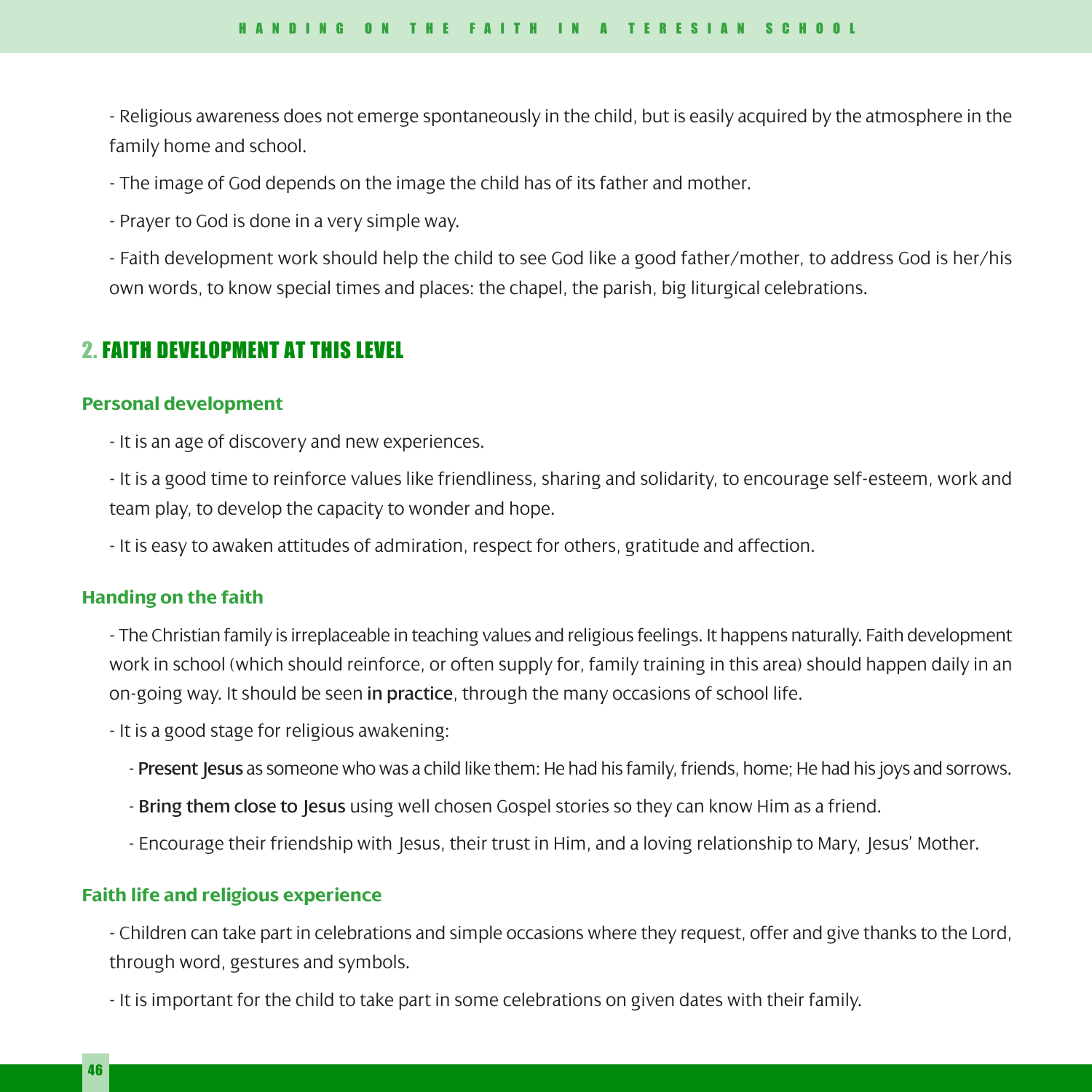### **Methodology and dynamics**

- Games, music and all kinds of activity, movement, gestures and symbols are basic tools.

- When using stories refer to familiar surroundings to facilitate their understanding: parents, home, school, friends, nature round about.

- Children need very active faith development activities that draw their attention, touch their feelings, and offer some situations where they are the protagonists.

- In adults they seek security and affective support.

- It is vital that teaching staff of this age work in coordination so as to plan together how to draw the children close to the person of Jesus, and to create the best resources for this.

# 3. PASTORAL AIMS AT THIS LEVEL

### **The girls and boys come to know Jesus as Friend:**

- To create situations where they discover Jesus as friend, a friend to everyone, near at hand, someone who was a child like them; a unique and amazing Friend, though remaining unseen; a Jesus who speaks to us and with whom we speak.

- To present Jesus as generous and in solidarity with everyone; someone with a family background, with a mother, Mary, whom He gives to be our mother; with a special Father, who is also Father of all.

#### **They discover the Church as the family of Jesus**

- The Church is the great family of Jesus, that His friends belong to; each child in the class, parents, teachers, other children from abroad. In this family we are all equal.

- In the great family of Jesus we love and help each other mutually, and we help those in need.

- As members of this family we gather to celebrate feasts.

## **They experience a joyful faith**

- At this age the children live an imaginative and joyful faith; they believe without conditions or interpretations.

- At these times faith is not so much "believing in" as "experiencing" that Jesus is close to us and loves us, as our parents love us.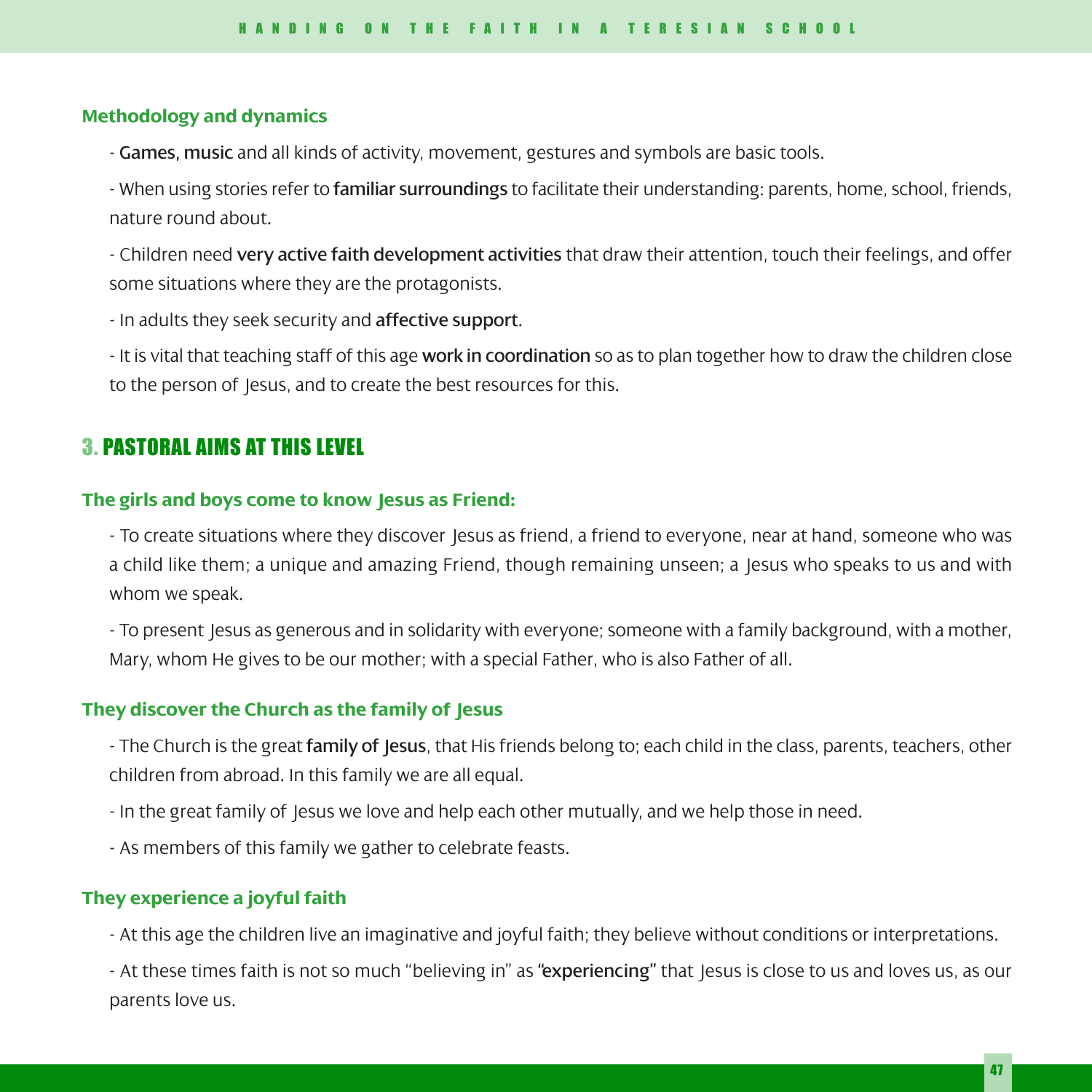- Contact with nature, the discovery of what is good and beautiful, can awaken in the children feelings of admiration and gratitude towards the Creator of such wonderful things.

#### **They learn to live together and the value of companionship**

- We encourage companionship and the ability to get on together, to learn to be friends, to share what they have, to forgive, to help, to say thanks, to respect others and recognise their own mistakes.

- We encourage admiration, respect and care for nature.

- Given the importance that children see adults practice what they preach, they need to experience that we forgive them, that we help them when they need, that we recognise when they do well and we thank them when they do something for us or give some gift.

- At this stage the children begin learning notions of good and bad; they realise the need for good attitudes and norms for living peaceably together.

# FAITH DEVELOPMENT GUIDELINES FOR SECOND AND THIRD CYCLES OF PRIMARY

# 1. CHARACTERISTICS OF PUPILS IN THESE CYCLES

# **Developmental pattern**

- These older children are aware of their development and personal growth, which helps them to discover themselves and others.

- They wonder about everything. It is a stage characterised by activity and questions.

- They show curiosity and a desire to experiment and learn new things. They need action, participation and movement.

- In faith development it is good to start from experience, helping them to explore it and to elicit questions about the meaning of what they are doing and what is happening around them; to offer dynamic and symbolic activities.

- It is a very good time for acquiring values and spiritual habits, respect for others, the care and protection of nature, and a spirit of freely giving, generosity and solidarity.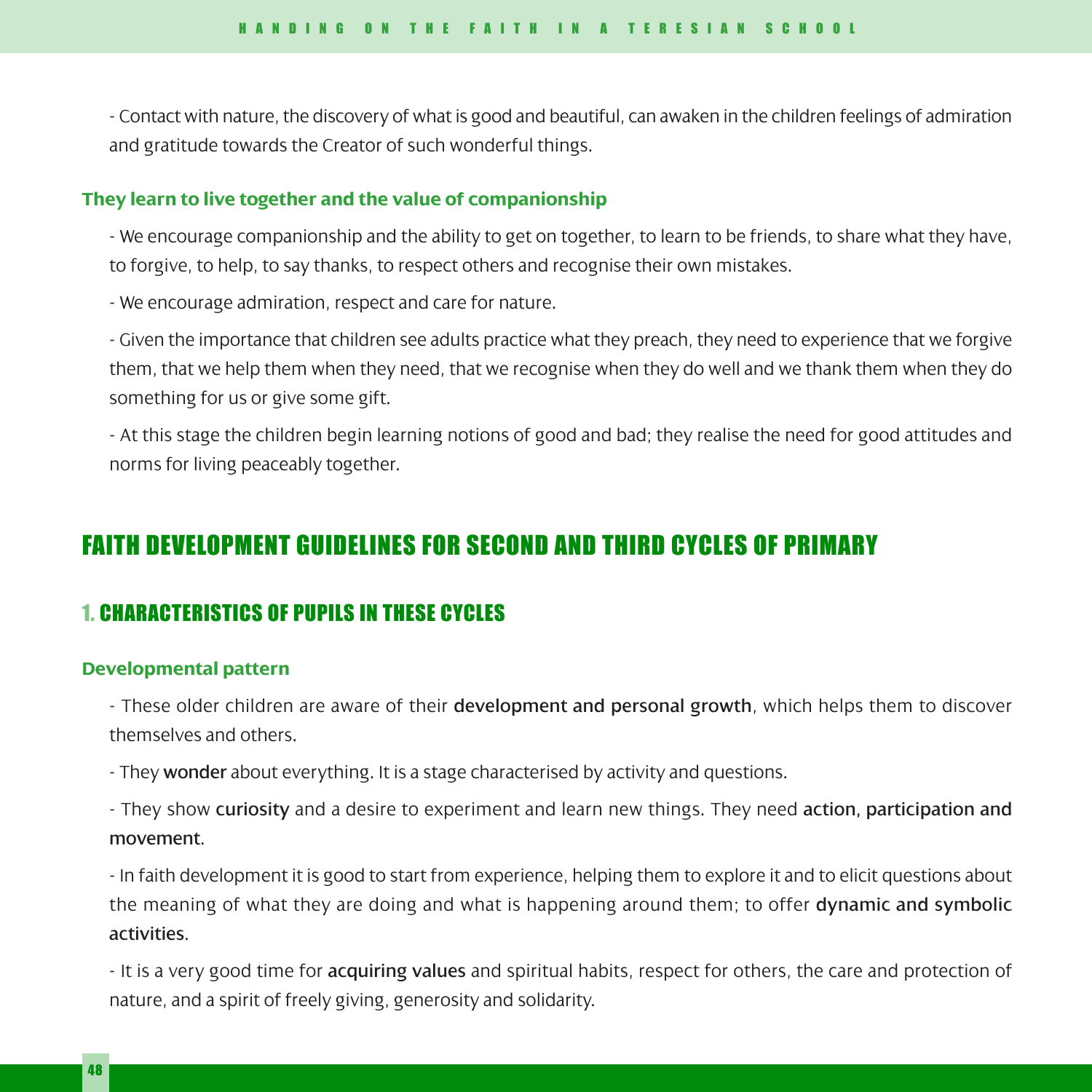#### **Social dimension**

- At this stage socialisation happens through the peer group, and although relationships are still unstable, they experience friendship and mutual relating which increase security and self-affirmation.

- The group helps to reinforce human and social values, including working together, responsibility, honesty, service, group work, ability to forgive.

- They provide solidarity for each other and can collaborate for specific needs. These attitudes can be guided, motivated and reinforced with reference to the Gospel.

# **Spiritual dimension**

- A certain scepticism towards things religious begins to emerge. It is important that they express their doubts and ask about what worries them.

- They perceive God in relation to their needs and have recourse to Him in difficulty. They apply to God attributes that are admirable: goodness, justice, greatness, merciful love.

- Prayer is of petition. They spontaneously pray for the solution to problems.

- Faith development at this stage has the challenge of teaching them to pray at a deeper level, teaching them to recognise God's presence within oneself, in others, in life events.

- Special care is taken with liturgical celebrations teaching children to understand the gestures and symbols. These celebrations should be made attractive as regards music, songs, corporal expression, participation, and the homily. In the celebrations they should feel involved, and not mere spectators.

# 2. FAITH DEVELOPMENT IN THESE CYCLES

### **Personal development**

- The family, including grandparents, continues to be an important reference. Affective dependence on parents and teachers continues to be strong, although the children show fewer expressions of affection than before, as a sign of self-sufficiency, independence and autonomy.

- Our task is to help them to experience the joy of growing in all dimensions and to discover the world around them in a positive way.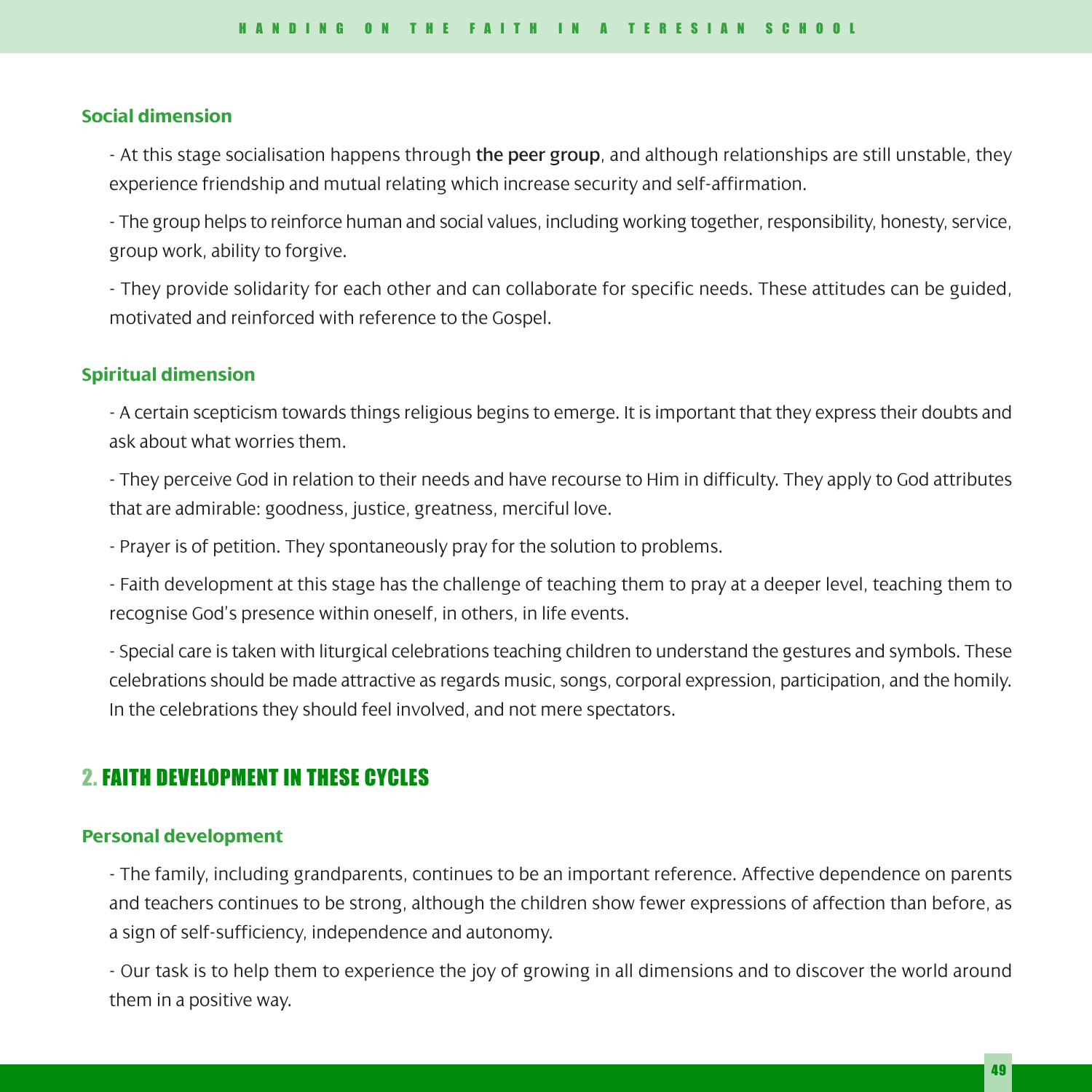- It is a good moment to lead them into a faith view of life, events and the natural world; in this way they may discover signs of God's presence.

- We continue working to develop human and social values with reference to the Gospel: self-esteem, companionship, solidarity, sharing; the responsibility and demands of belonging to a group, family, school.

#### **Handing on faith**

- We help these older children to recognise the loving presence of God in their lives, to discover that God loves them and wants them to be happy.

- They gradually approach the mystery of God-become -human. We present Jesus, the man, good, approachable, who did good to all, who invites us to be like Him and follow Him.

- They discover Jesus as friend, who lived at a given time in history, discovered the world around Him, questioned, did good to people, discovered that God greatly loved Him and loves us all, which was his main message.

- We aim to make Mary, Mother of Jesus and our spiritual mother, someone meaningful to them.

- It is good to offer role models whom they can admire and identify with; they also need the presence of significant adults in their lives.

# **Faith life and spiritual experience**

- We lead them progressively into sacramental life, helping them to understand Christian symbols. The sacraments of the Eucharist and of Reconciliation need careful preparation and celebration.

- We help them understand and live the Christian message as good news for them, offering them spiritual experiences of meditation, listening and reflection on the message.

- We teach them to pray, addressing God in a spontaneous way out of the concrete reality of their lives. Prayer can be for them an experience of *"relating in friendship with One whom we know loves us."*

## **Methodology and dynamics**

- We use stories to present Jesus'message. We motivate them to read some Gospel accounts and give them keys to interpret the text.

- We create a climate of trust to encourage communication, expression of feelings and doubts. We try to give convincing reasons for what is presented, so that the Christian message makes sense to them.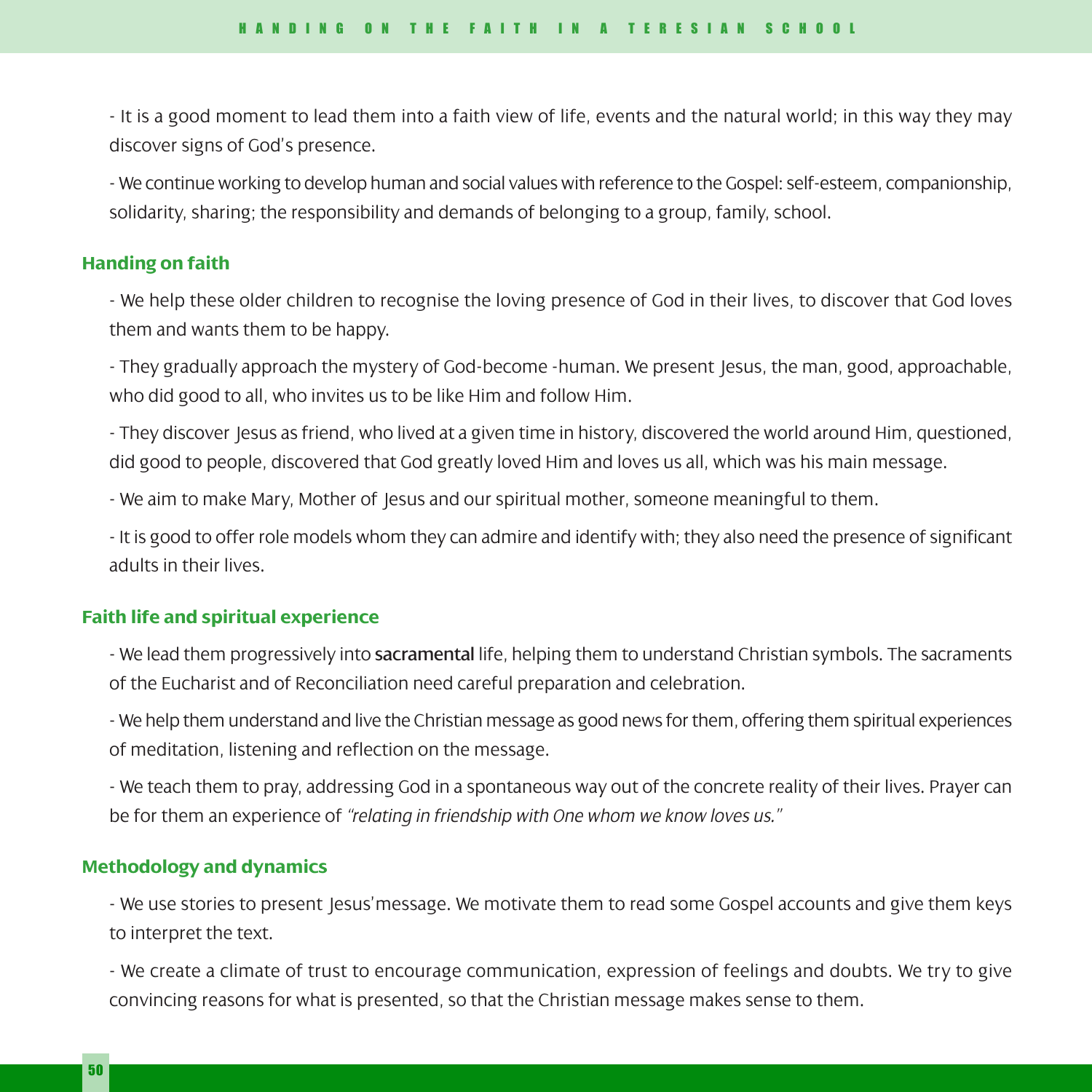- We help them towards a first basic understanding of the Christian message, so they can formulate it in simple language and begin to live it.

# 3. AIMS OF FAITH DEVELOPMENT IN THESE CYCLES

### **That older children would come to know Jesus as a close friend, ready to do good**

- To present Jesus as a close friend who lived a life like theirs, who wondered about many things just as they do.

- To present Jesus as a friend to their friends, always ready to do good to others, who was very concerned for the poor and those having a hard time, who prayed and in prayer talked with God, his Father.
- They discover that Jesus calls us and tells us to do good to others, to help them and share what we have.

- To present Jesus as Son of God and help them to discover God as Father, the Father of Jesus and our Father, who loves us, is with us and wants us to be happy.

## **That they would discover the Church as the group of Jesus' friends**

- To present the Church as the group of Jesus' friends who gather to celebrate together all that is happening in life and who want, like Jesus, to do good to others; a Church that is welcoming, opening and witnessing.

- To develop their sense of belonging to the Church. Those who make up the group of Jesus' friends, who want to be and act like Him are Church members.

## **That they would experience faith as a part of their lives, lived along with others**

- To transmit a faith that is part of everyday life, a faith that consists less of knowing than of feeling and living. It is a faith that cannot be lived on one's own, but with others.

- A faith that shows in many ways: when we love others, when we help each other, when we celebrate together, when we value ourselves and others, when we are concerned of those most in need, when we forgive, when we want peace in the world, when we pray, when we listen to Jesus and understand what He wants us to do.

- Faith comes alive in a special way in prayer, in celebrating the Eucharist and the Sacrament of Reconciliation.

# **That they would learn to behave according to moral values**

- One of the most important tasks at this stage is to develop a moral conscience, to help the students to have moral criteria and to initiate them into autonomous valuing of right and wrong.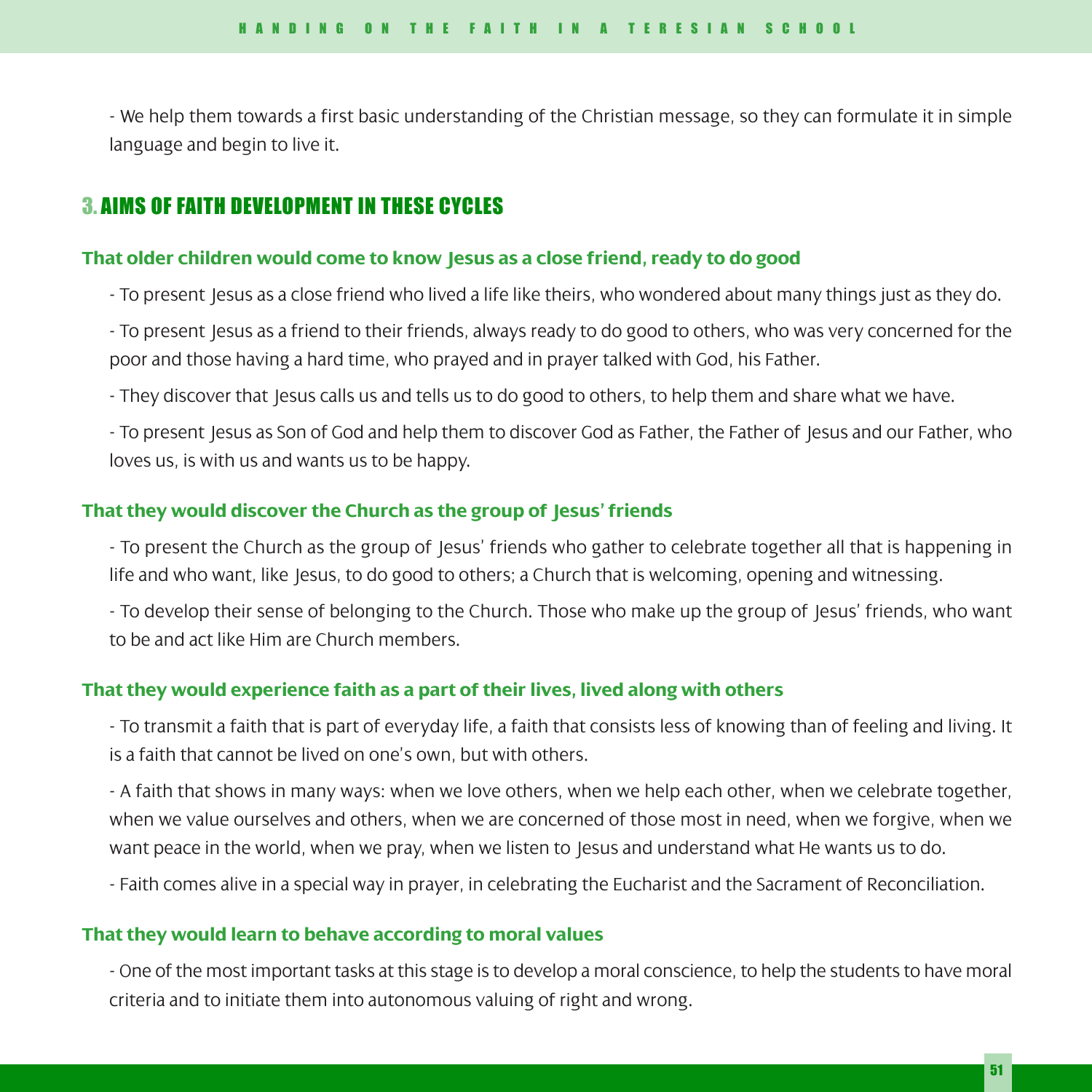- They discover that God has made us free, that we can choose, and we should choose what is good.
- They can follow Jesus as friend and model of right living.

- To continue working on values: becoming people who are responsible, cooperative, who serve, show friendliness, respect, ability to group-work; people who can forgive, be truthful, tolerant, just, and peace-loving.

- To help them discover needs around them, and based on Jesus' message, we encourage commitment in small actions of solidarity and service to others.

# FAITH DEVELOPMENT GUIDELINES FOR JUNIOR CYCLE OF SECONDARY SCHOOL

# 1. CHARACTERISTICS OF THESE STUDENTS

#### **Development pattern**

- This is a stage of great change in the students, not only in their own selves but in the educational level they are joining. Their way of dressing, looking, relating, talking has changed. The changes they are living through create feelings, experiences, desires and worries that they find hard to understand and come to terms with. They need space and a **climate of trust** to express and verbalise what they are thinking, feeling and living.

- They tend to rebel against the authority of parents, teachers.

- They are driven by feelings. To feel loved gives them security and is a basic element in their decisions.

- They feel a great need for enjoyment and do not readily accept what does not attract them. For this reason pastoral activity should be imbued with creativity and enjoyment. They must be the protagonists in what they do and celebrate.

#### **Social dimension**

- Social development is intense, the first gangs and the first pairs emerge. Everything seems to happen in groups, and this in some way can help to cement the spiritual dimension. Faith is either lived as a group or not at all.

- It is a time for trying out new things in the peer group: alcohol, the emergence of sexuality, disobedience, violence, expressions of non-belief.

- Faith development should offer Christian group experiences that help the teenager to integrate the spiritual dimension. It is the moment to present and encourage them to join Youth ACIT groups.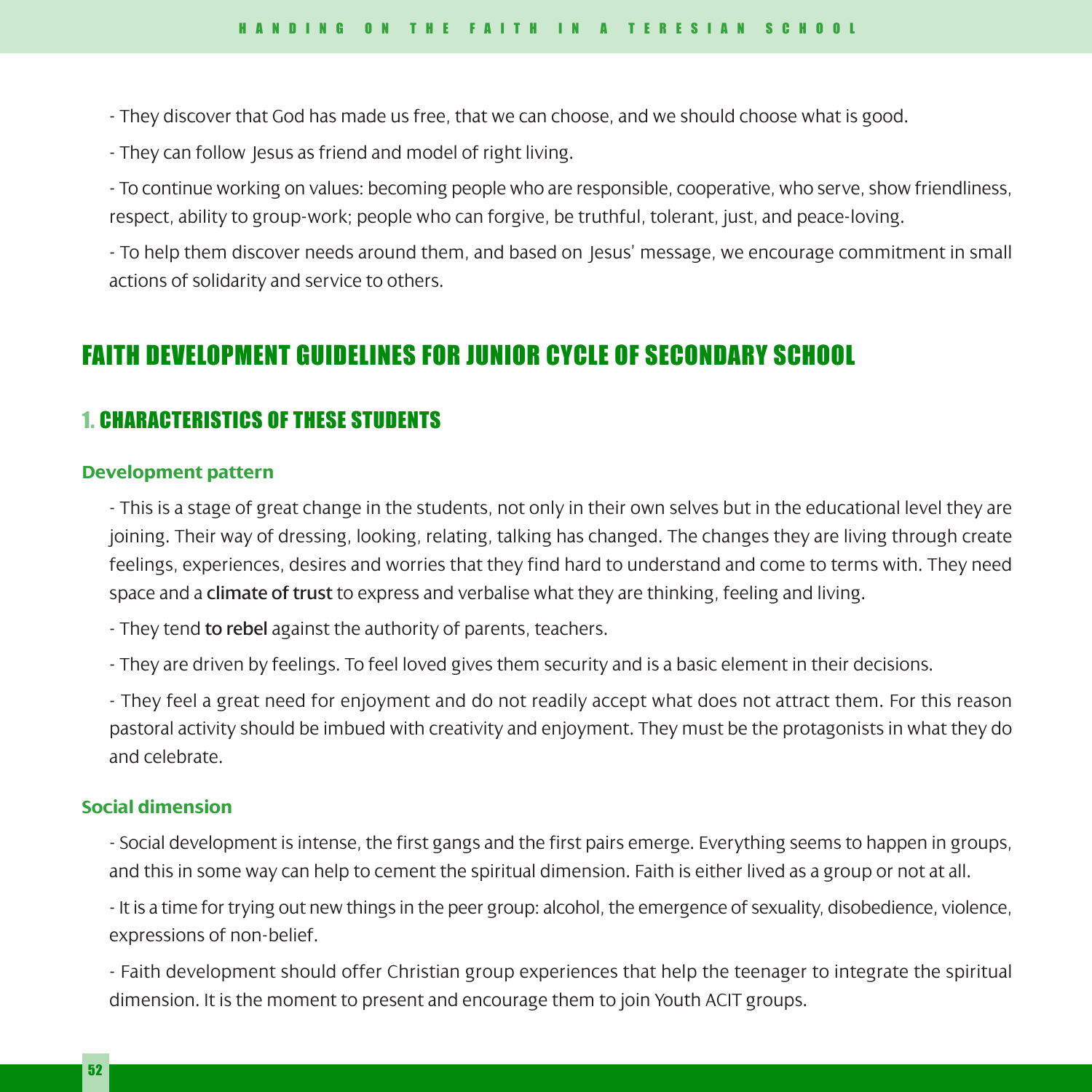## **Spiritual dimension**

- A great difference can be seen between First and Second Year students. From the religious viewpoint Jesus continues to be a friend for many First Year students; in Second Year signs of rebellion begin in all areas, including that of faith.

- They move from a magic faith to a reasoned faith. The emotional and uncritical spirituality of the child gives way to the first doubts and questions. For this reason it is important to "give the reason for our faith" and to help them interpret their emerging doubts. They continue to experience the religious dimension affectively as relationship to Jesus.

- Faith development must include and relate religious experience to social commitment and help the teenagers to feel that it is a worthwhile experience, at group and personal level.

# 2. FAITH DEVELOPMENT APPROACH IN THIS CYCLE

#### **Human maturity**

- It is a time when their role-models change. The family and familiar figures cease to be a reference; they now look to the 'heroes' of music and sport and to their own gang. The challenge for faith development at this stage will be, on the one hand, to present Christian role models, and on the other to develop critical awareness and to discover values in those they admire. We need to draw near to their world to be able to understand them.

In our pastoral approach we should encourage:

- Self-esteem. To motivate them to accept themselves with all their good qualities, and to accept others with all their qualities.

- To meet self at a deeper level. To encourage the experience of silence to encounter oneself.

- To express their inner life. To create an atmosphere where they can express what they feel, think, dream and worry about.

- To live values in practice: friendship, forgiveness, gratitude and openness to the transcendent; to develop a healthy approach to sexuality.

- To experience celebratory moments. Enjoyment is important to the teenager, so it is something to aim for in faith celebrations.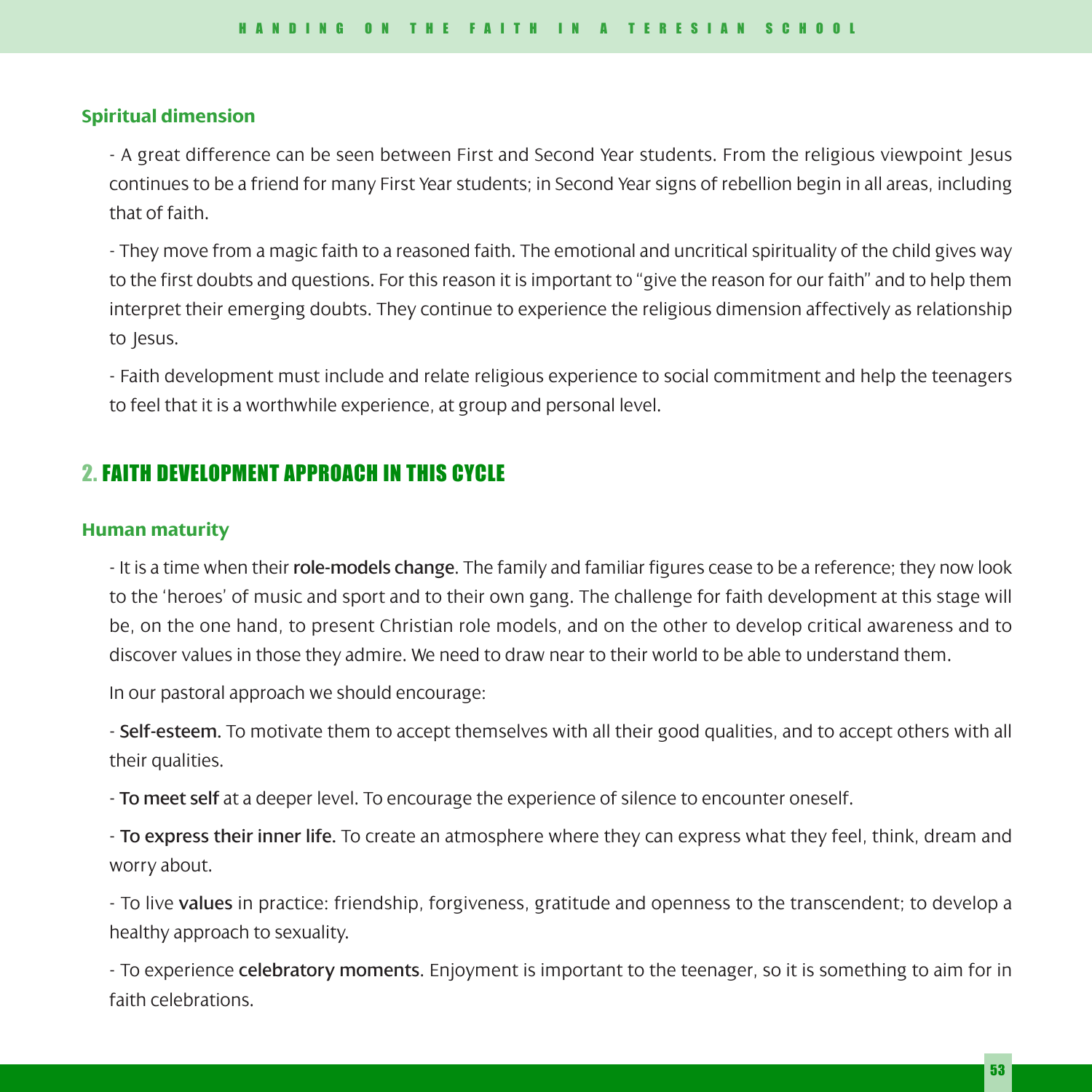#### **Handing on the faith**

- To present the **person of Jesus** as a friend who loves and understands me, accepts and forgives me, is always there for me and never lets me down. A Jesus who loves everyone and has special concern for the most disadvantaged and needy. A Jesus who models a truly human life for his followers.

- To present the Mass as a joyful celebration of meeting Jesus.

- Teenagers need to find meaning in the Sacrament of Reconciliation and to relate it to their lived experience.

# **Faith life and spiritual experience**

- To encourage community living of the sacraments: Eucharist, Reconciliation, as well as the liturgical seasons. It is very important to integrate faith life and daily experience.

- To cultivate prayer as a special time to listen to the word of God and to talk with Jesus.

- It is a good time to start Youth ACIT groups, groups for pre-Confirmation, solidarity groups and to encourage them to take part in Youth Easter gatherings.

#### **Methodology and dynamics**

- Faith development demands time for one-to-one contact, patience for listening and inspiration for suggesting, for being where they are and take part in their activities.

- The main purpose here is not so much providing explanations as creating experiences of faith, to open their minds and hearts to the problems and challenges of our world, and lead them to appreciate the Christian commitment to change society for the better.

# 3. PASTORAL AIMS IN THIS CYCLE

#### **For teenagers to begin to see what following Jesus means**

- To present Jesus as a close friend who is always there unfailingly; as a role model of a life given to others, of freedom, of challenging what is wrong; as a model of union with God and other people; as an example of human and social values.

- To present Jesus as one who includes everyone and rejects no one, who forms a group with whom he shares his own life, a group who learn values and the meaning of life from Him.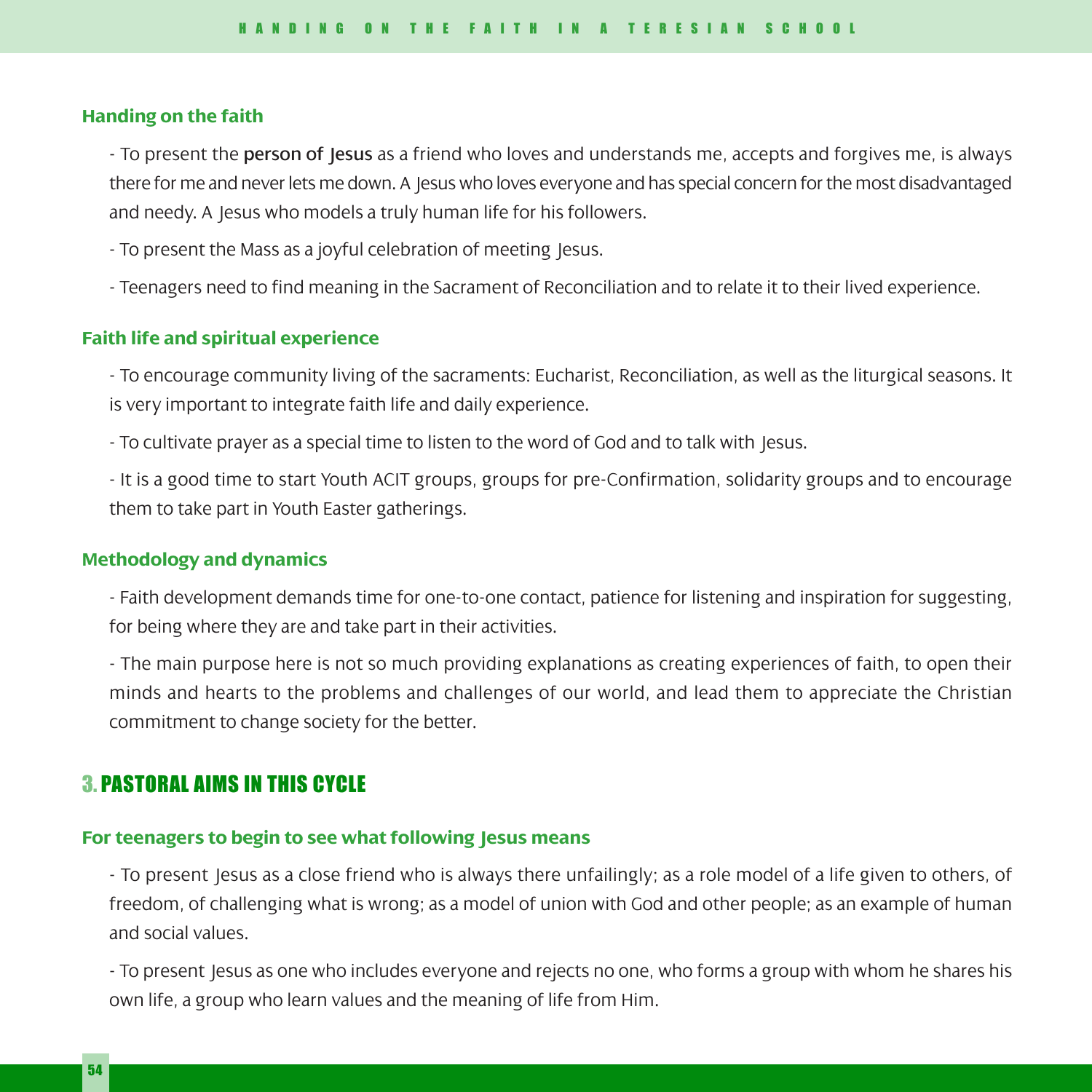- To present Jesus as one who calls and invites all to follow Him, to live like Him, to see life as He sees it, and, like Him, to help those in need.

#### **For teenagers to discover that God values them and loves them as they are**

- It is important to help the young person of that age to discover that God values each one and loves them as they are. Each person is someone unique and singular, very dear to God.

- Others are equally loved and valued by God. This realisation leads to living the social dimension more deeply.

- Two important issues to be addressed in this cycle are openness to the world and living as sexual beings, areas to be approached positively.

- Values to be developed in this cycle: to accept oneself, to accept others with their differences, to look at and be concerned for the world around them, to cooperate, to learn team work, to appreciate the values of sameness and of difference, to care for nature, to consume responsibly.

#### **To experience a joyful faith**

- To discover God as Father-Mother present in daily life, who is us on the way, cares for us and wants us to be happy. To believe in this God means to become aware of His presence, to know and love Him.

- To encourage their ability to interiorise and to feel God's presence in their lives.

- To teach them how to communicate what they feel when they meet the Lord in prayer.

## **To discover the meaning of belonging to the Church**

- To deepen into what being Church means, being the group of friends who follow Jesus, who are His presence in today's world.

- To encourage work, communication, enjoyment, mutual help in the group; to have an experience of a Christian group where affection, friendship and solidarity are possible; to encourage them to take part in Easter gatherings, solidarity campaigns, prayer experiences.

- It is important to draw the students towards Church organisations, going to them or inviting people who belong to them: missionaries, people in charge of social or charitable organisations, etc.

- To live their experience of the Sacraments as participation in the Church. Care is needed with celebrations, participation, language, understanding of the liturgical rite, expressions, symbols.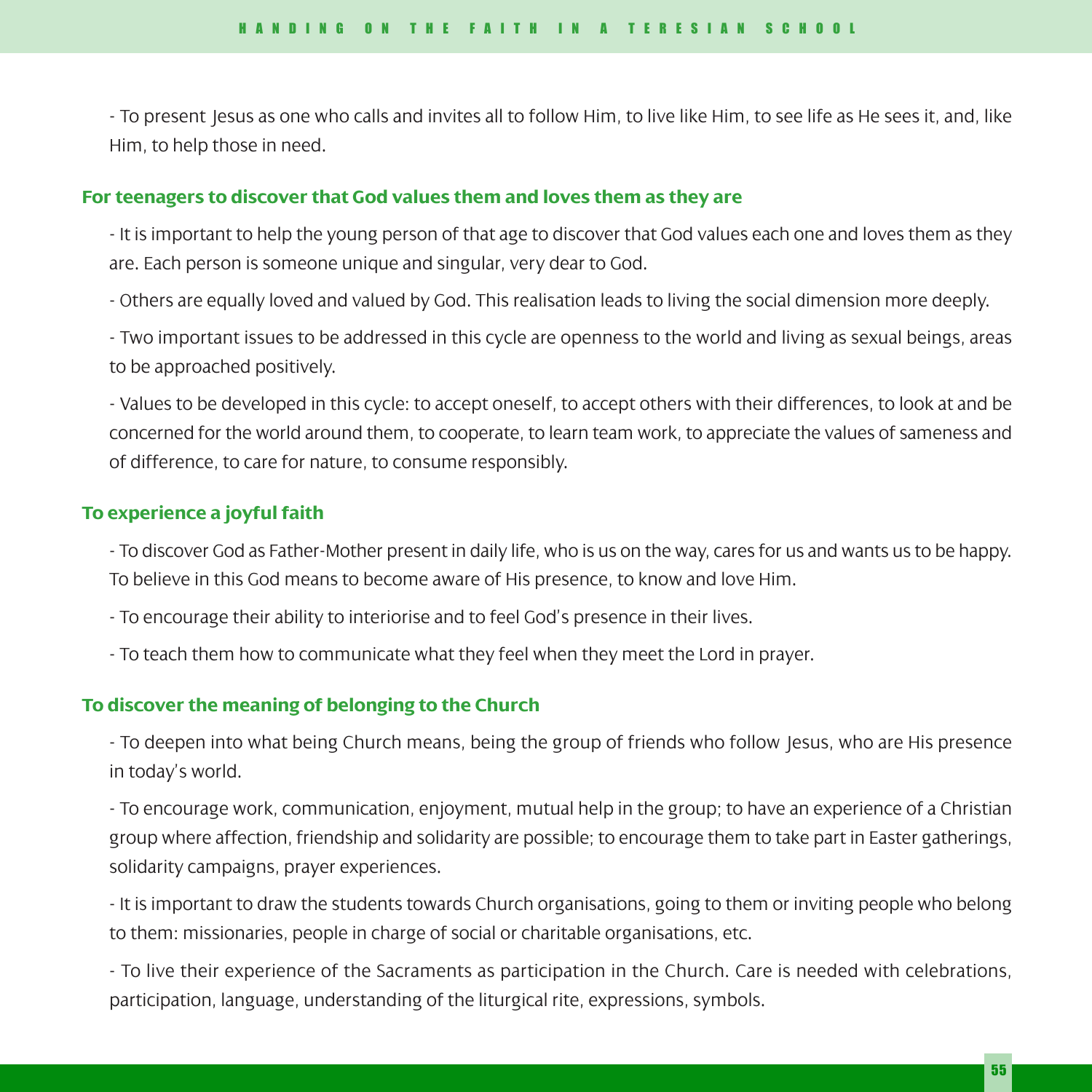# FAITH DEVELOPMENT GUIDELINES AT INTERMEDIARY CYCLE

# 1. CHARACTERISTICS OF THESE STUDENTS

#### **Development pattern**

- It is a difficult stage in life and students are developing more maturity. The individual student goes through transformation at physical, intellectual, emotional and social levels. The affective element is to the fore at this stage of life, and shows in many ways. The teenager moves from concrete logical thinking to a more formal intelligence, more flexible and abstract.

- The teenager is living through a difficult process of individualisation and is seeking to establish her/his own identity, to know who she is and how she is, what she accepts and rejects as behaviour. She must learn to take decisions.

- The young person behaves in a way that makes her/him seem annoying, critical, capricious, selfish and irresponsible. Deep down, although it may not seem so, she/he can be generous, enthusiastic, grateful, spontaneous and receptive, sensitive and full of tenderness and curiosity.

- The challenge of faith development in this cycle is to help the teenager to recognise the best of her/himself and to channel their vital energy into building themselves up as persons.

# **Social dimension**

- In this stage the peer group is particularly important, offering the teenager the support he or she needs to face reality. In the group they feel among equals who have the same problems and worries, the same desires and tastes.

- The group is the safe place where he/she can build self-esteem and identity. In the group they learn to establish social relations and resolve conflicts.

- Faith development must empower the group/community dimension at this stage, without neglecting one-to one contact with the students.

# **Spiritual dimension**

- The teenager is often very critical of religion, and finds it hard to accept the image of God presented up to know. The surrounding culture pressurises them and they think that religion is for children and they have moved beyond it.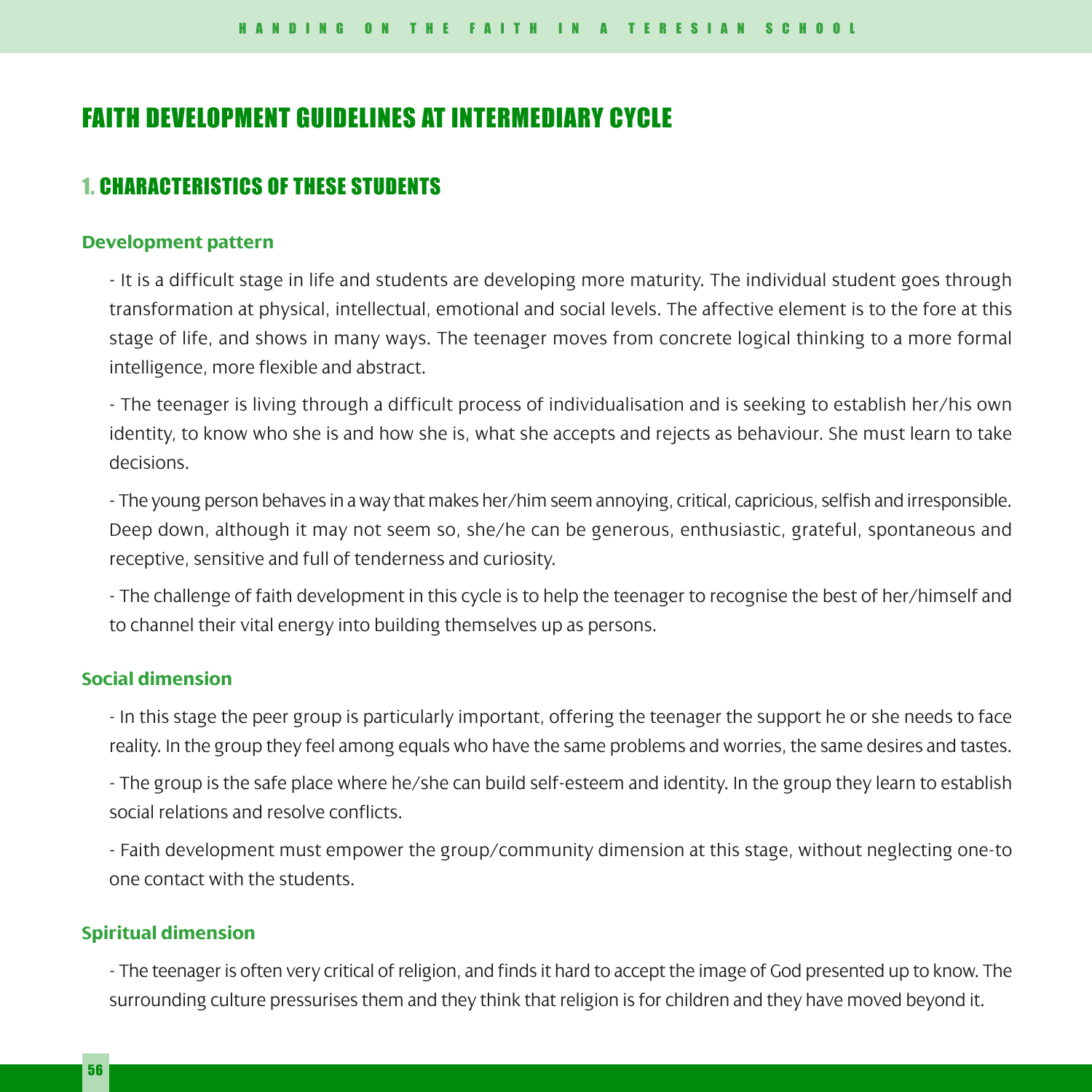- In the Church they find things they don't like and criticise.

- The teenager wants to live in authenticity, and they doubt about what and how to believe. Unresolved doubts make it harder for them to develop spiritually.

- Faith development must welcome this search for authenticity as a positive energy, one that can help the teenager to review and deepen his/her faith experience.

# 2.FAITH DEVELOPMENT IN THIS CYCLE

#### **Human maturity**

- The unconditional support of parents, tutors and teachers, not always readily accepted, must be a constant reference point giving security and helping to build his/her self-esteem.

- It is important for the teenager not to close up in him/herself and the group, and to get encouragement towards meeting others, especially those who are different and in need. They should also develop attitudes of cooperation with developing countries, solidarity with the marginalised through some social work, and become sensitised towards peace, human rights and ecology.

# **Handing on the faith**

- To present the figure of Jesus as someone close who has gone through the same problems, doubts and fears as ourselves, someone able to travel an inner path and live in group situations.

- To present Him as a model worth following: He was good, free, brave, affectionate, critical and generous, revolutionary and challenging, able to know himself and to know others, able to accept Himself and others, able to talk to everyone and to love everyone.

- To present Jesus as someone who had an ideal, a dream, and to present examples of people who follow the way of Jesus. The example and coherence of adult Christians are more important that any words spoken.

#### **Faith life and spiritual experience**

- Young people need to discover that they can share and celebrate their faith in a group setting. The Church should be presented as a "community of communities",with good Eucharistic celebrations around the liturgical seasons of Christmas, Easter, Pentecost.)

- We create experiences of prayer and reconciliation with oneself, with those around, with God.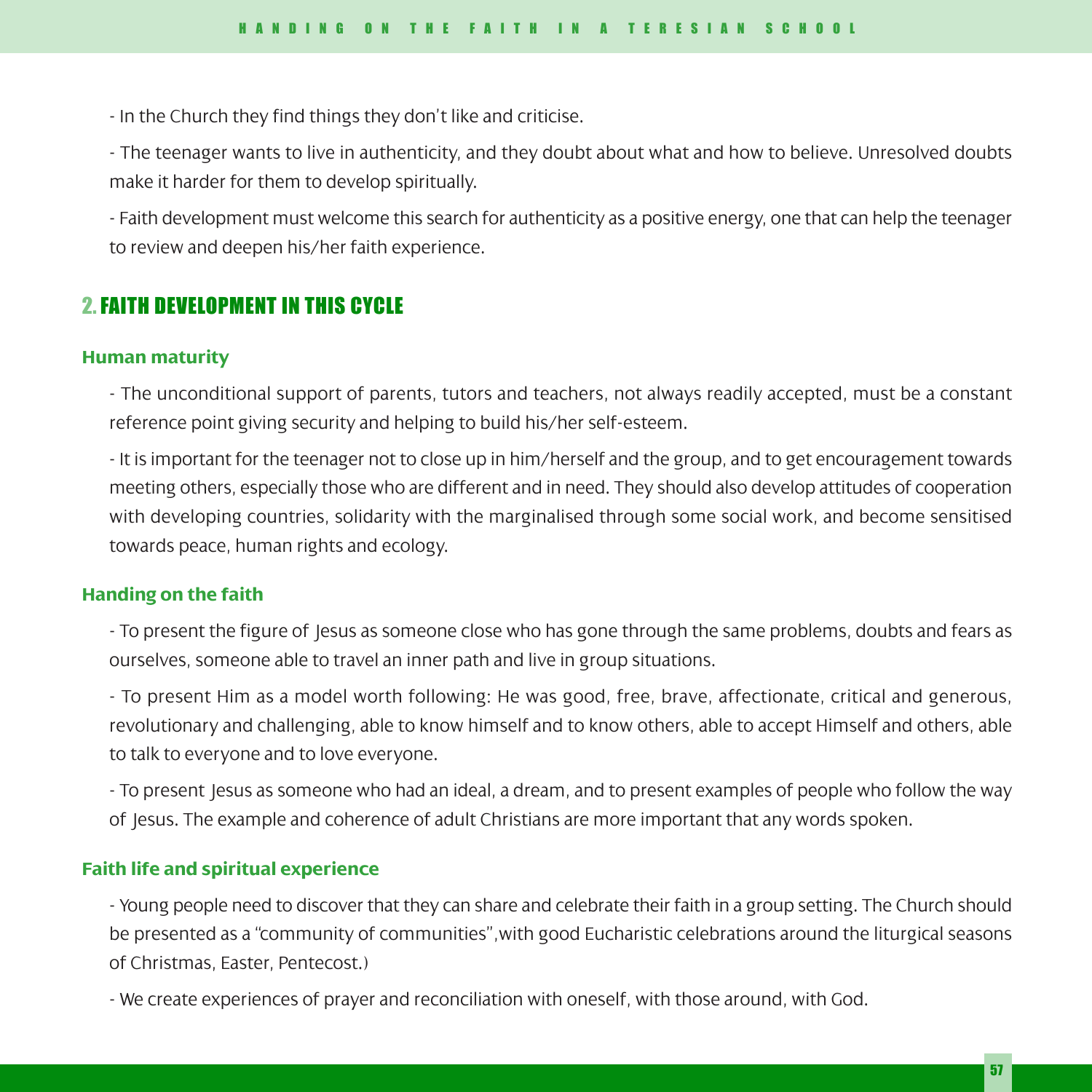- And we aim to create a climate of trust where the students can raise issues and doubts about faith, and where we can answer them in a reasonable way.

- We can invite them to take part in Youth ACIT groups, solidarity groups, groups for preparing and celebrating the Easter gathering, volunteer programmes of solidarity with those in need.

### **Methodology and dynamics**

- Values need to be reinforced right across the curriculum, in a coordinated way, so that the involvement of all teachers is needed for the pastoral plan.

- Tutorials should help students to reflect and take decisions in the academic, family, group and social settings.

- Extra- school activities (camps, campaigns, encounters, solidarity and prayer groups, school celebrations) can be helpful for encouraging the faith dimension.

- Experience of group work is very positive for young people, as is taking responsibility in organising school activities.

- Two-way communication is vital in handing on the faith. Teachers must be very approachable and talk to them on a basis of equality, in order to know their situations and problems. One must give time to understanding their world, (symbols, language, fashions, fears, issues), to know how to listen and be patient.

- It is also good to challenge them with serious demands and commitments based on the Gospel.

# 3.FAITH DEVELOPMENT AIMS IN THIS CYCLE

### *The aim is that students would:*

#### **Discover the living Jesus, who offers us a way of life**

- A Jesus who understands and accepts us as we are. Jesus is a friend, in the deepest sense of the word; a truly happy person, who lived his life for others.

- Someone who wondered, doubted, who prayed to the Father, who always showed himself to be very human, generous, and ready to help in an attitude of solidarity; able to celebrate, to rejoice with those who rejoice and suffer with those who suffer; someone who did not conform, and who was not always understood. Jesus is the incarnate Son of God, deeply human and truly divine.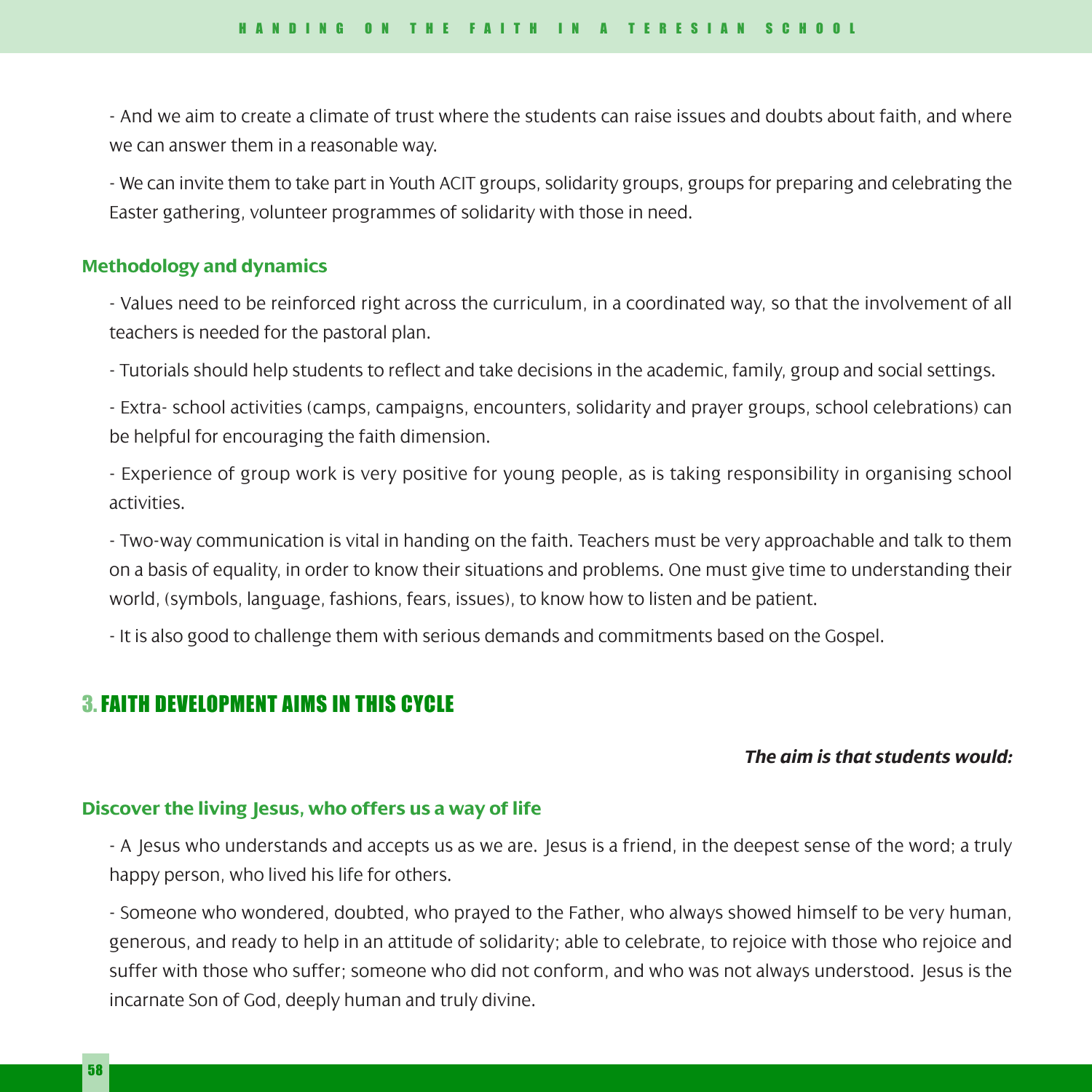-S omeone free, who was not enslaved by expectations of others; who always denounced what was inhuman and unjust. He calls to be with Him to work together for a more just, more human world. He comes personally to meet us and offers us a way of life.

## **See the Church committed to the poor and to justice in the world**

- The Church is the group of Jesus' friends, the People of God, made up of people who live a truly human life and wish to make life good for all, and transform society according to the values of the Gospel.

- It is the whole people who have discovered Jesus, expressing it in times of celebration and prayer; people united in communion, called to carry out God's plan in daily life in our world.

- The Church is present throughout the world (we remember the work of missionaries, of Christian volunteers and Christian base communities). It is a people made up of vulnerable human beings, often with a history of lights and shadows; a people committed to justice in the world, to the most disadvantaged and the poor.

# **Live a faith that is committed to Jesus and his Gospel**

- To show a God who is father and mother to us, who is present in our hearts, dreams, sufferings, certainties and doubts.

- Faith is trust in Jesus, love for Him and his teaching, as a life attitude. Faith is a free option, and sometimes manifests with questions and doubts that help us to mature and grow.

- Faith embraces our whole life. It is a faith that shows itself in active charity and service to others. We do not believe alone, we believe within the Church.

## **Open their eyes to the needs of others**

- The Christian moral stance is to have one's eyes wide open to the needs of others, as Jesus did. It is a way of thinking, knowing, acting, loving, and feeling, whose model is Jesus of Nazareth. Both moral fundamentalism and relativism are equally to be avoided. It is a morality of the Beatitudes, not just of the Commandments. It is a question of living in depth, being generous and grateful, and not merely complying with rules.

- We do not believe on our own, we believe within the Church. From Jesus we receive guidelines as to how relate to our neighbour, to live together n peace, to behave with solidarity, to respect rights, to be open in a plural society. Jesus took on conflicts, He gave himself to all, especially the poor, He gave His life for those He loved. His love was patient, serving, generous, cheerful, trusting and true. This is the model for all Christians.